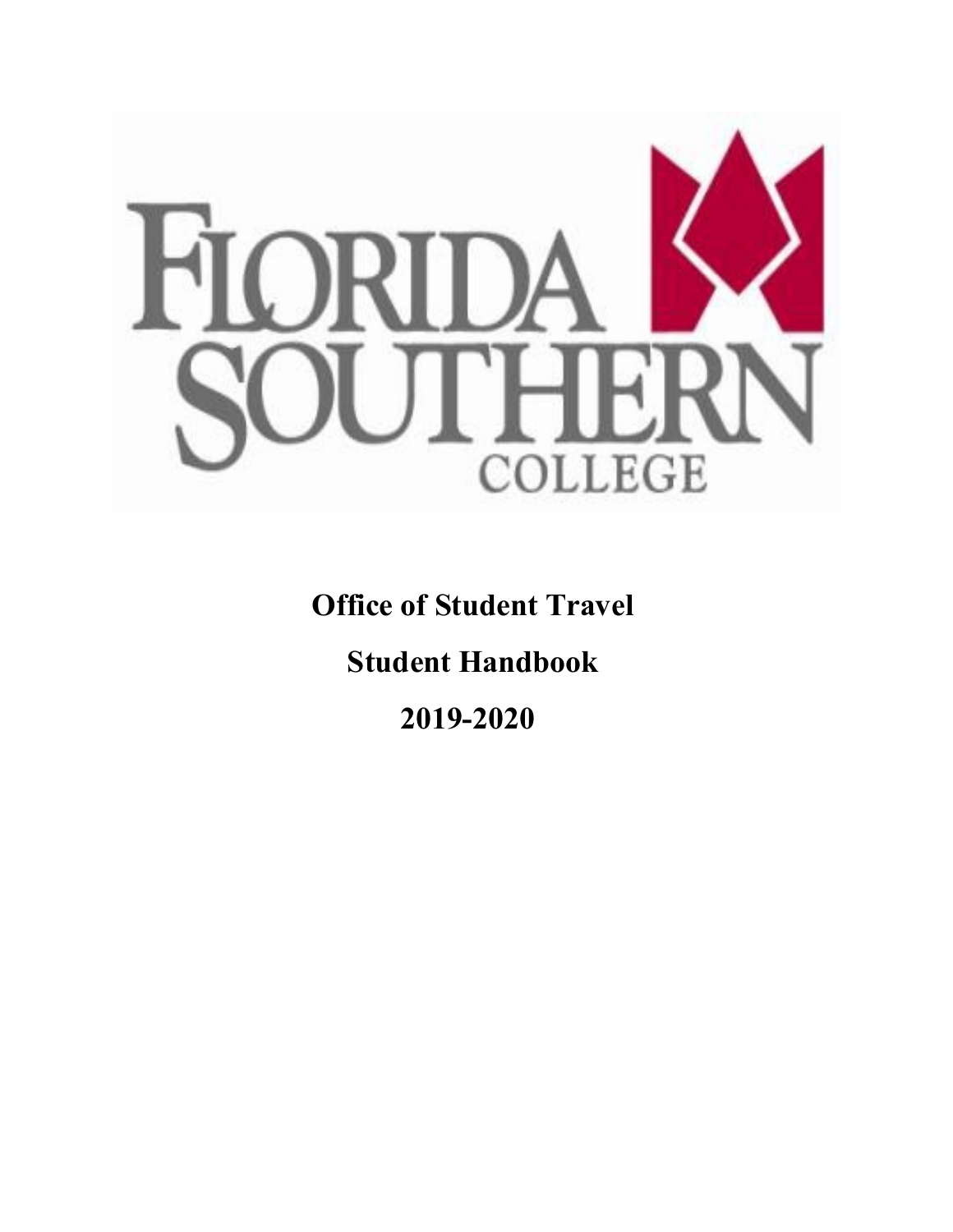# **Table of Contents**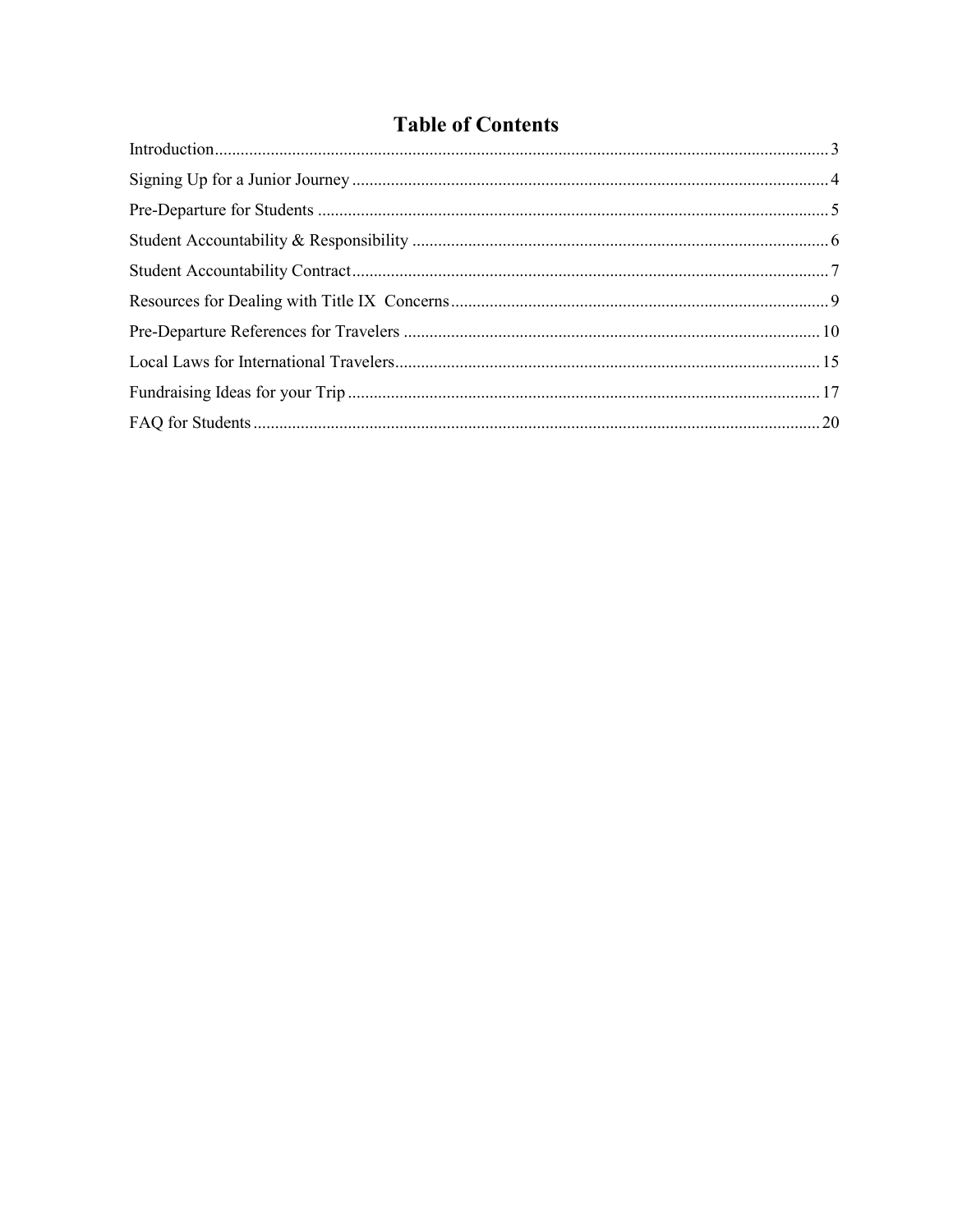# **Introduction**

Florida Southern College places great value on offering students the opportunity to participate in Study Abroad and the Junior Journey ("JJ") experience. Not only does course-related travel enrich our students educationally, but it adds to the professional and personal development of faculty and staff members.

A quality student travel experience requires a great deal of planning and preparation by the faculty or staff member, extensive communication between the Office of Student Travel, faculty, staff, students, and post-program assessments leading to program improvements.

- Some trips cost nothing for students except a refundable deposit to secure space; others may have a more expensive, additional cost.
- Each Junior Journey or Study Abroad trip is led by FSC faculty or academically qualified staff and has course-related requirements for academic credit.
- Trips are typically one to three weeks long and can be offered during Fall Break, Winter Break, Spring Break, and any of the summer months.
- Junior Journey courses are one credit hour, pass/fail. A student must make a "C" or better in order to pass the course. Study Abroad courses can be between 2-6 credit hours with the standard grading scale.
- Students must be in good academic, business and social standing both at the time of application and at the time of departure.

All first-year, full-time students in the FSC Day Program are eligible for student travel funds to participate in a Study Abroad or a Junior Journey travel experience **after** the completion of their fourth full semester at Florida Southern College. Students who transfer are eligible during or after their fourth semester.

Students must have a full-time schedule at the time of sign up and during the semester of travel for Fall or Spring trips, or the preceding semester for Winter or May/Summer trips. All students must travel prior to graduation.

#### What it means to be in good business standing for a FSC JJ or Study Abroad Trip

The guidelines for students travelling on an FSC Junior Journey or Study Abroad clearly state that "Students must be in good academic, business and social standing both at the time of application and at the time of departure." Students must be in good financial standing to make a deposit, and to make additional payments (if applicable) to the cost of the trip.

Once the academic, business and social standing of all students has been verified, the Trip Director will notify those on the official trip list.

This document will serve as a guide as to what constitutes good business standing. The following conditions must be met:

- The student account cannot be delinquent.
- Tuition Management Systems payments must be current.
- Florida Prepaid paperwork must be current.
- Guarantee Notes must be current.
- FSC loans must be current.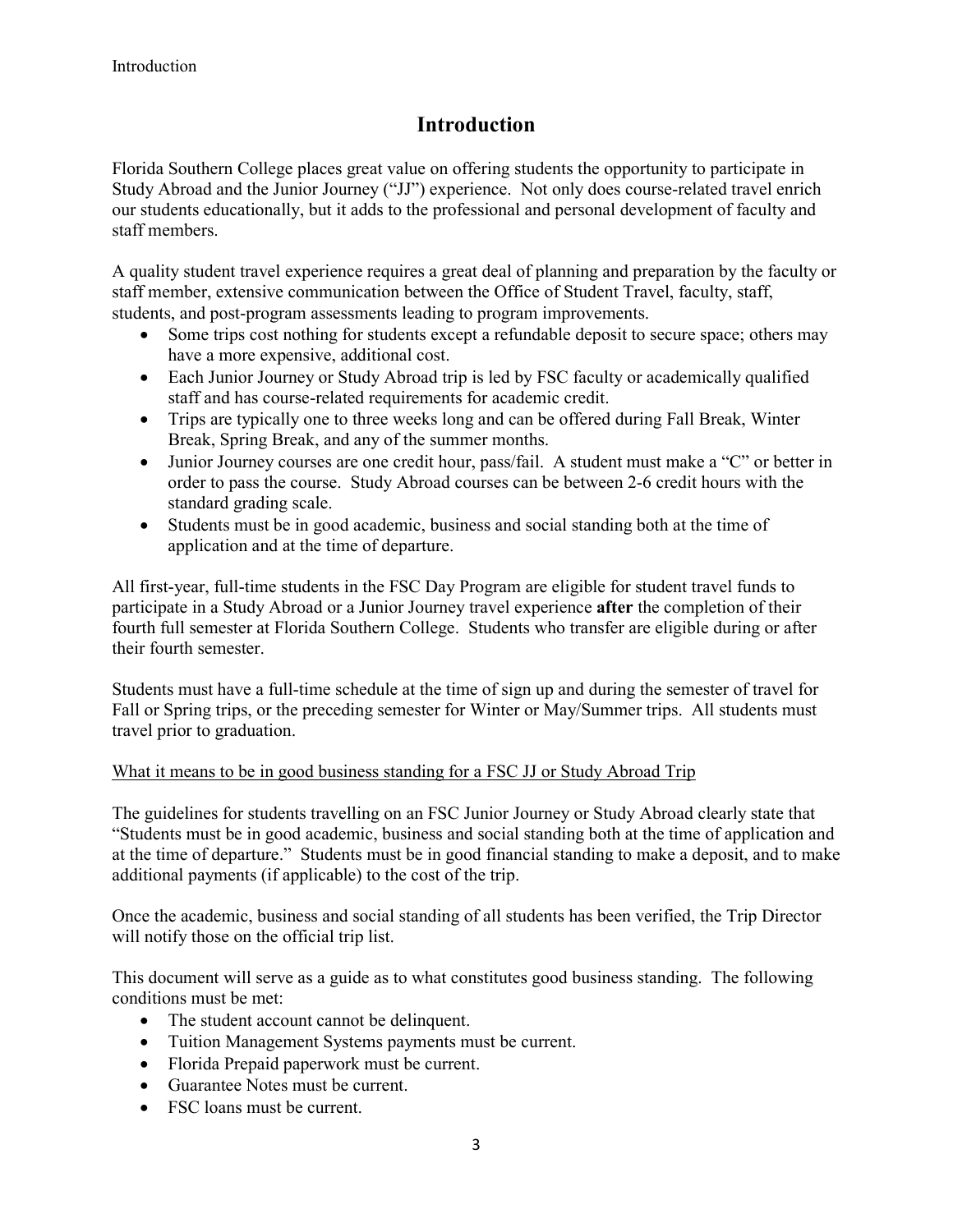# **Signing Up for a Junior Journey Trip**

After trip directors' syllabi and itineraries have been approved and the costs of the trips calculated, information for all trips being offered for the given time period can be found on the Student Travel page; [www.flsouthern.edu/campus-resources/student-travel.aspx;](http://www.flsouthern.edu/campus-resources/student-travel.aspx) to include trip descriptions, dates, deadlines, costs and other information about the Junior Journey program.

Once the sign up period begins and a trip has been decided on, students log on to Portal and click on the Travel tab. On the left hand side of the pages is the Student Travel Checklist – a list of everything that is required in order to participate on a Junior Journey.

The first items on the checklist are the required travel forms which are located on the right hand side of the page. Click on each form, select the desired trip from the drop down menu and fill in all necessary information before hitting the submit button. All seven forms must be submitted online in order to be fully considered for a trip.

The Express Assumption of Risk form (the second form on the list) needs to be printed out and signed in pen. This signed form will then be brought in to the Student Travel Office at the designated time along with a copy of the student's driver's license or government ID, and for international trips, a copy of their valid, current passport or poof of passport application. A valid passport is one that expires at least 6 months after the return of the trip.

Once these documents are turned in, students will be given a deposit slip to take tot Student Accounts where the deposit can be paid for with cash, check, or debit/credit card.

Trips can fill quickly and students will not be placed on the official trip list until they have turned in all required forms and documents and paid the deposit. For intentional trips, they must also provide a copy of a passport or proof that they have applied for one.

Trips can fill and close quickly (sometimes within days of opening) so it is highly recommended that students get everything in as soon as possible before the listed deadlines in order to secure a space on the desired trip.

The sign up period for Fall and Winter trips generally runs mid-March to the end of April, and for Spring and May/Summer trips from mid-October to the end of November.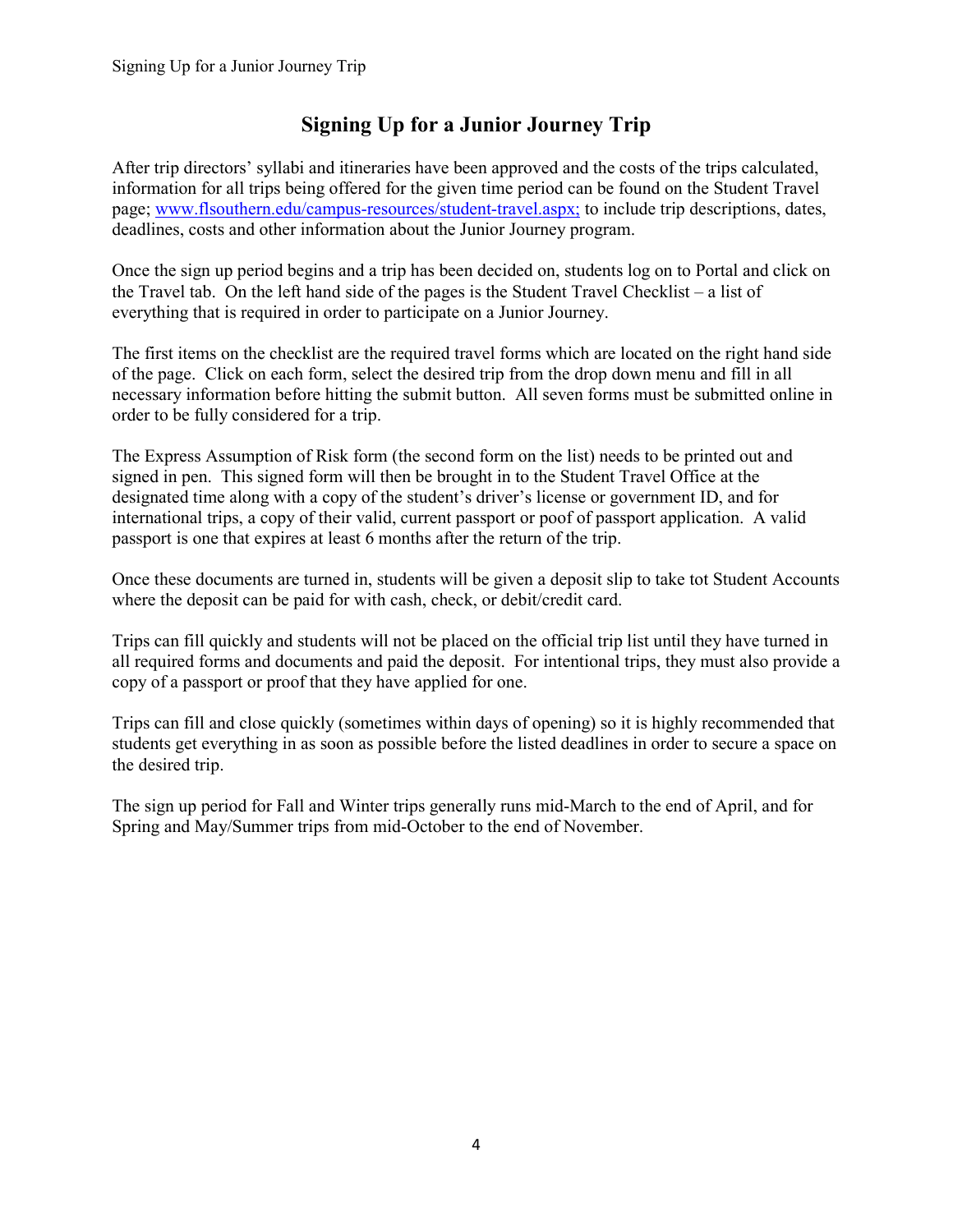# **Pre-Departure for Students**

### **Student Orientation**

All students traveling must attend a mandatory trip-specific orientations held by the Trip Director and a separate orientation held by the Office of Student Travel. The Office of Student Travel will cover Florida Southern College guidelines and health and safety. The Trip Director meeting(s) with the students is different from the orientation workshop facilitated by Student Travel.

While the Trip Director will review health, safety, and behavior issues, they will also cover issues specific to the region to which they are traveling such as:

- Academic requirements for the course.
- Health and safety specific to the area.
- Travel itinerary, including flight numbers.
- Details of lodging and meals.
- Any required additional expenses.
- Cultural information, including dress and local taboos.
- Personal budgets, including how to obtain and exchange money.
- Packing tips and luggage limitations.
- Expectations for behavior.
- Disciplinary procedures.
- Culture shock.
- Communications with home.
- Extended stay or independent travel (ONLY an option for Study Abroad during May).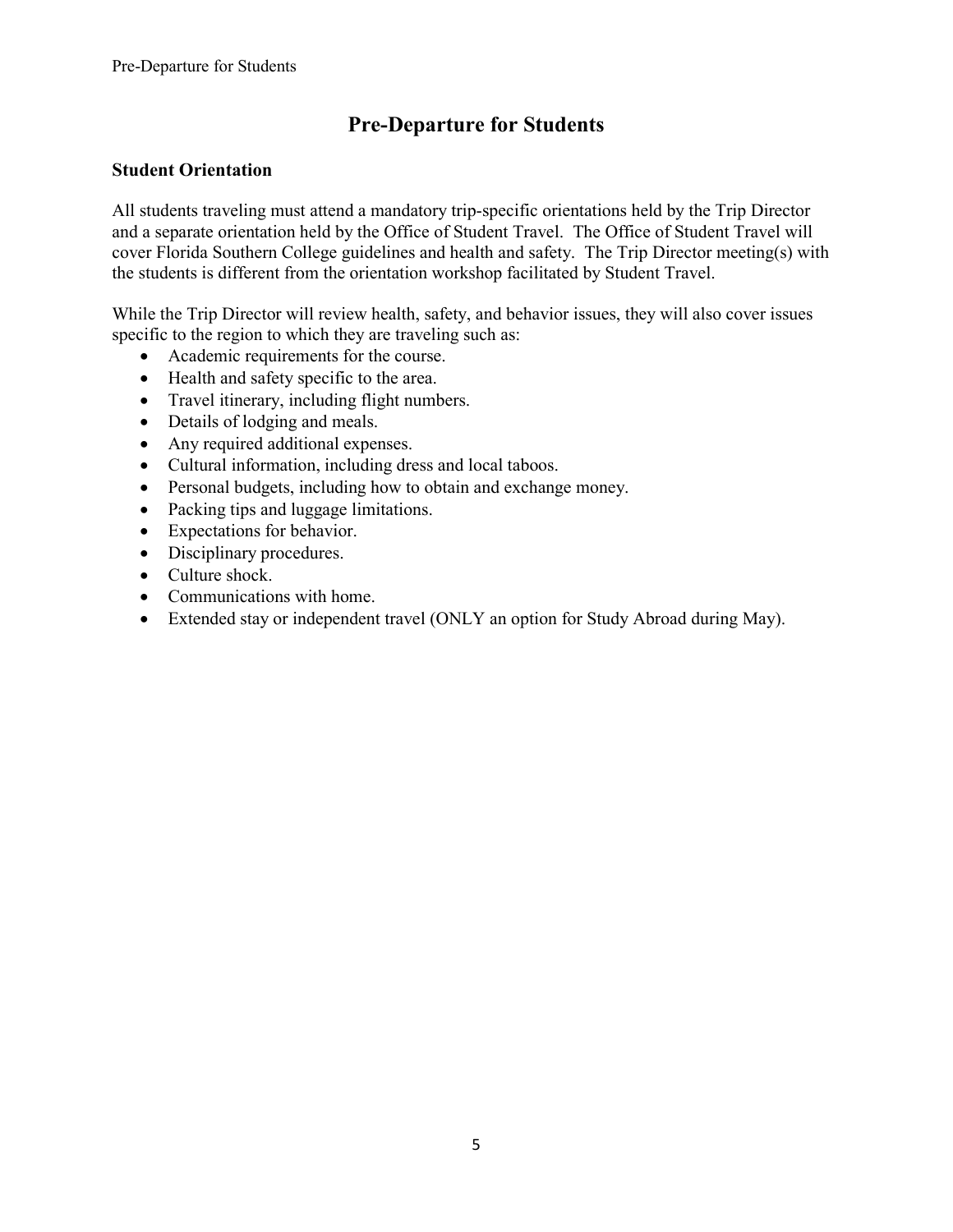# **Student Accountability & Responsibilities**

### **Student Accountability**

FSC has developed a multi-step disciplinary process. All students participating in student travel programs sign an agreement to abide by the process.

### **Student Responsibilities**

- You are responsible for your actions.
	- Any damage you cause is your responsibility and you must pay for the repairs.
	- You may be responsible for any medical costs resulting from your actions.
	- If you fail to disclose significant changes in physical and/or medical conditions to the trip director in a timely manner (either before travel commences or while on the trip) you may be responsible for additional costs incurred for medical treatment or airfare for your early departure from the trip.
- You are subject to host country laws.
	- You will act appropriately based on local laws, customs, regulations, and program rules – if you go to jail, there is little we can do to help you.
	- Behave respectfully and encourage others to do the same.
	- No drugs or excessive use of alcohol.
	- No fighting.
- Keep the Trip Director and chaperones informed of your whereabouts during your free time.
	- Make sure you have their contact information and that they have yours.
	- Any time you leave the group (day or night) always clear it with the Trip Director, with a thorough understanding of exactly where you are going and when you will be back. Check in with the Trip Director when you get back.
	- Independent travel is at your own risk and Florida Southern College is not responsible for you during this time.
- Certify that you are in good health and inform the Trip Director about any health and/or psychological issues; notify the Trip Director in any changes in physical or mental health prior to or during the trip, including recent changes in medication.
- Keep family informed of travel plans and arrange a plan to check in with them while you are away.
	- Due to FERPA laws, we can only release information concerning you and/or the trip to those you have listed on the Emergency Contact and Information Release form during the time period you designated and only if you have given signed consent.
- Do not have family or friends meet up with you during your trip.

Remember that while you are abroad, you are not only a representative of Florida Southern College but also the United States of America. Know the rules, act maturely and behave like an adult. The various forms you signed give FSC the right to use disciplinary actions if you break one of the rules. This may result in being expelled from the trip, sent home at your own cost, failing the class, and an inability to return to school.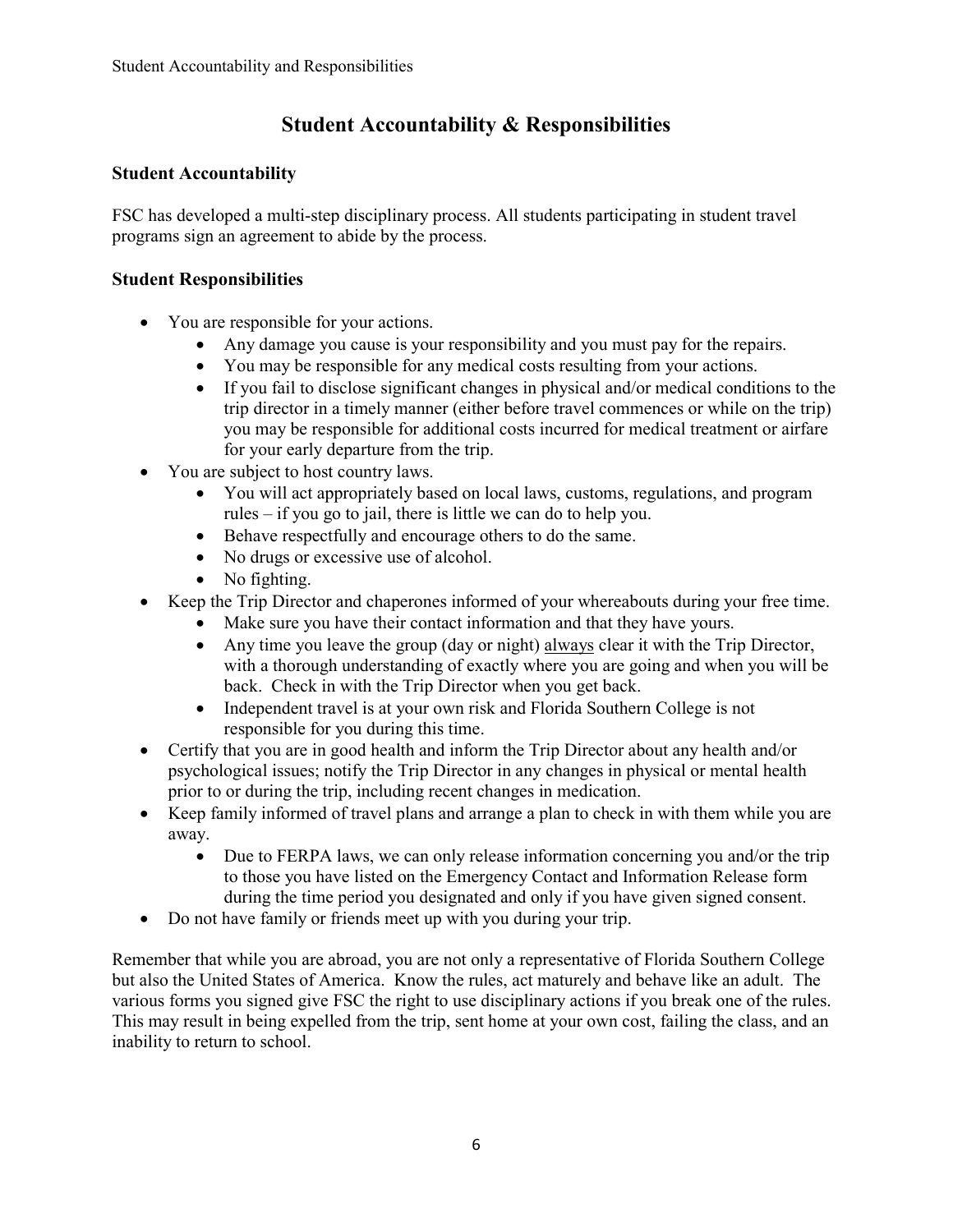# **Student Accountability Contract**

The Florida Southern College Student Travel program is committed to providing opportunities for engaging learning through academically excellent, affordable, and safe student travel experiences. As such, it is necessary for students to acknowledge their responsibilities in ensuring these goals are attained. This contract is designed as a reminder and commitment by the attending student of the expectations of Florida Southern.

All program participants are expected to conduct themselves in a mature and responsible manner. It is important to respect the culture and customs of the country in which you are a guest, remembering that by courteous conduct and positive attitudes you can be a good ambassador representing your native country. It is also important that everyone behaves as cooperatively and as responsibly as possible to ensure the comfort and safety of the study group.

All program participants are bound by the tenants of The Cornerstone

[www.flsouthern.edu/undergraduate/student-life/cornerstone.aspx](http://www.flsouthern.edu/undergraduate/student-life/cornerstone.aspx) and the guidelines of the Student Handbook of Florida Southern College. In addition, students are bound by the laws of the country in which they are traveling. Generally disruptive or irresponsible actions including, but not limited to failure to following housing rules, failure to observe quiet hours, non-attendance of academic sessions or planned excursions, or failing to provide accurate information when necessary, will result in the following actions:

**First Offense**: The student and the Trip Director will meet, discuss, and document the student's actions as well as the Trip Director's expectations of the student's future behavior. Both will sign the meeting notes.

**Second Offense**: Students will receive a written letter of reprimand and may be asked to report daily to either the trip director or chaperones for a specified length of time. In addition, the Trip Director will call the Office of Student Travel and/or the student's parents/guardians, if appropriate, to obtain their assistance in correcting the student's behavior and to inform them that the student will be expelled from the program after a next offense.

**Third Offense**: The third offense of non-compliance by the student at this point may result in immediate expulsion from the program, and the student will be required to return home at his or her expense with no refund of any costs. Students reaching the third offense will be reported to the Office of Student Accountability, Education and Compliance at Florida Southern College for possible Student Accountability action.

Some behaviors are considered egregious enough to warrant immediate expulsion from the program. Students who commit such infractions will be expelled from the program and required to return home, at the student's expense with no refund of any costs. Examples of such behaviors include, but are not limited to:

- Theft, vandalism, or any other criminal behavior.
- Abuse of alcohol and/or drugs.
- Lewd or promiscuous conduct.
- Sexual harassment.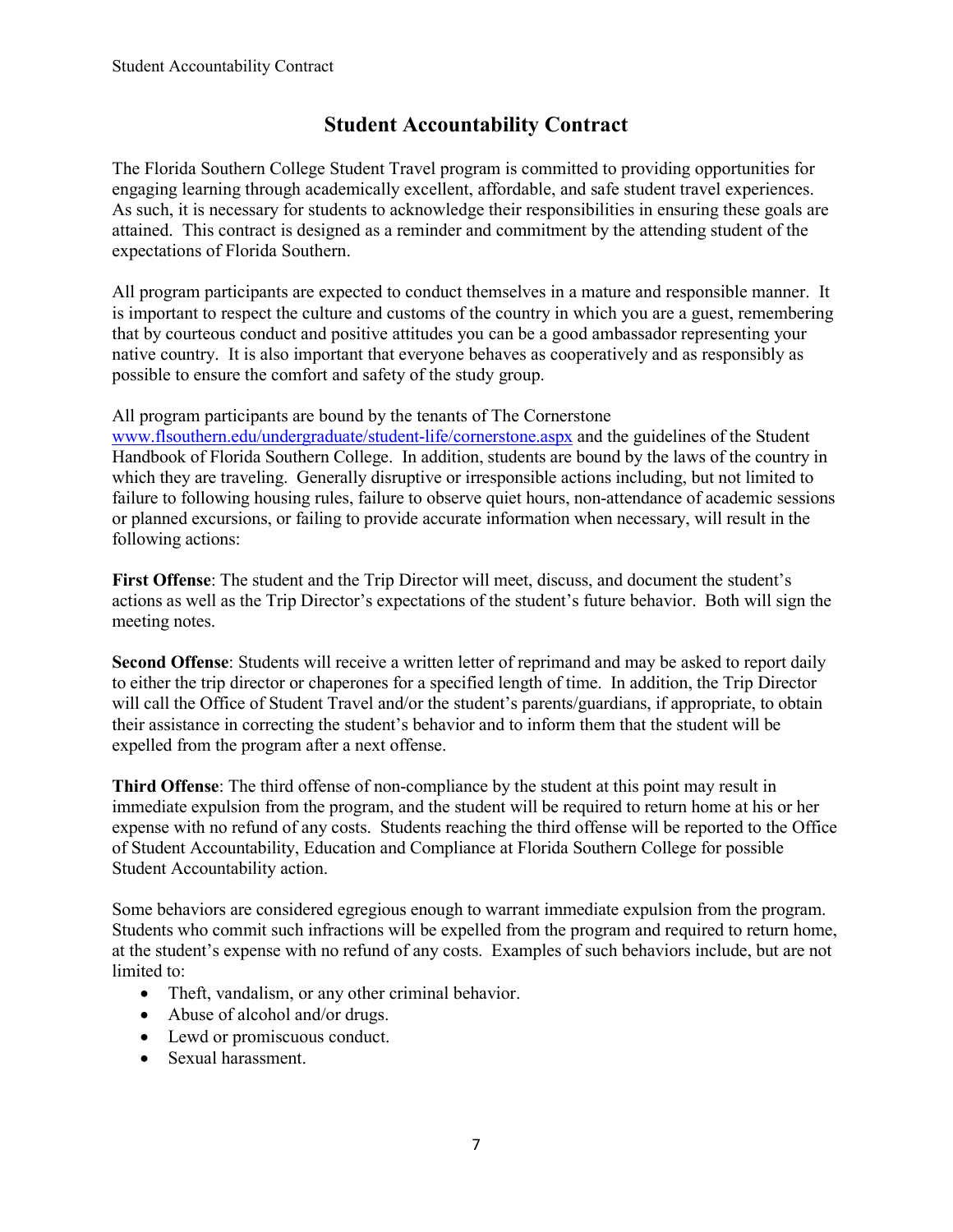Students must abide by all FSC polices while traveling. Appropriate student accountability measures for any misconduct or FSCF policy violations may be addressed by the office of Student Accountability, Education and Compliance upon return to campus.

**NOTE**: Any student expelled from a Florida Southern College Student Travel program must bear any costs associated with a required return home and may not participate in any future Florida Southern College Student Travel program.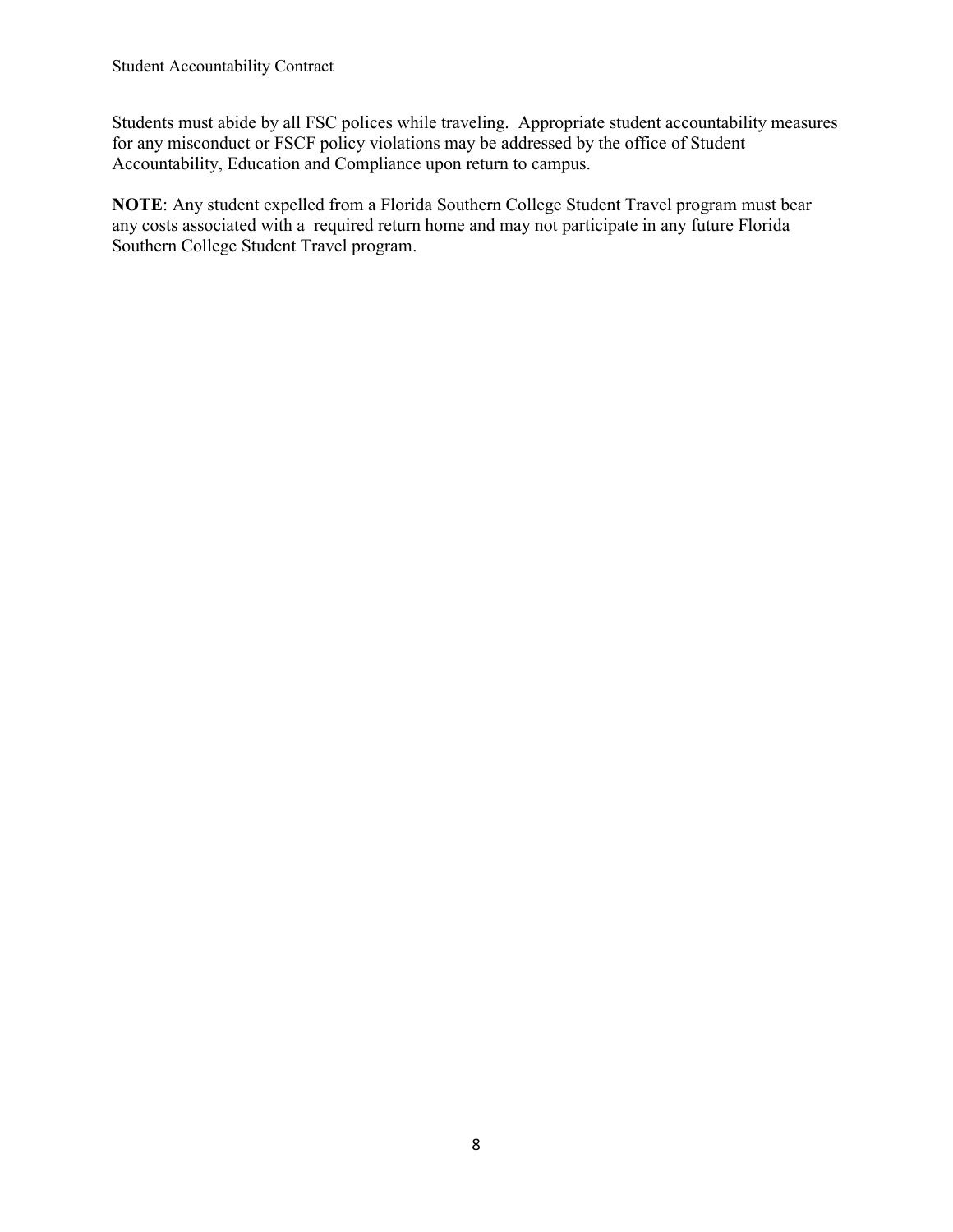# **Resources for Dealing with Title IX Concerns**

# **Title IX Overview and Just Ask/Brief History**

Title IX of the Educational Amendments Act of 1972 prohibits sex discrimination in educational institutions. It states, "No person in the United States shall, on the basis of sex, be excluded from participation in, be denied the benefits of, or be subjected to discrimination under any educational program or activity receiving federal financial assistance."

Title IX prohibits all forms of sexual discrimination included sexual harassment, sexual misconduct, sexual assault, and retaliating. Colleges are required to investigate reports promptly, effectively, and reliably to strop discriminatory behaviors, prevent their recurrence, and address their effect.

"Just Ask" (started in 2011) is Florida Southern College's initiative to reduce all forms of Title IX sexual discrimination through prevention and education; prompt, equitable, and effective investigation; and ongoing assessment.

# **What needs to be reported immediately:**

- If a student has experienced unwanted sexual discrimination such as harassment, sexual assault, inappropriate touching, domestic violence, dating violence or stalking.
- If a student has previously reported a concern and is experiencing retaliation. Examples include, but are not limited to, assigning low grades, changing work assignments, or refusing to cooperate with a person who has complained about or resisted harassment or discrimination; denying participation, or membership; making retaliating verbal or physical threats to a person who has reported or resisted harassment or discrimination; imposing physical, social, or emotional sanctions on a person who has reported or resisted harassment or discrimination.
- If a student has a No Contact Directive in place and that has been violated. "No Contact" Directive" is a directive to prohibit contact in any form or capacity (written, face-to-face, electronic, third party, etc.). Failure to comply with the parameters of the "No Contact Directive" may result in an immediate suspension.

# **When on a Junior Journey or Study Abroad, students should follow the emergency protocol as instructed by the Office of Student Travel.**

#### **Who to contact with a concern arises while travelling:**

a) Call local emergency services (fire, police, etc.) to report the emergency.

b) Contact the Trip Director.

c) Amanda Blount, Director of Student Education and Compliance, [fscjustask@flsouthern.edu](mailto:fscjustask@flsouthern.edu) or 863-680-6221 or skype username: fscjustask.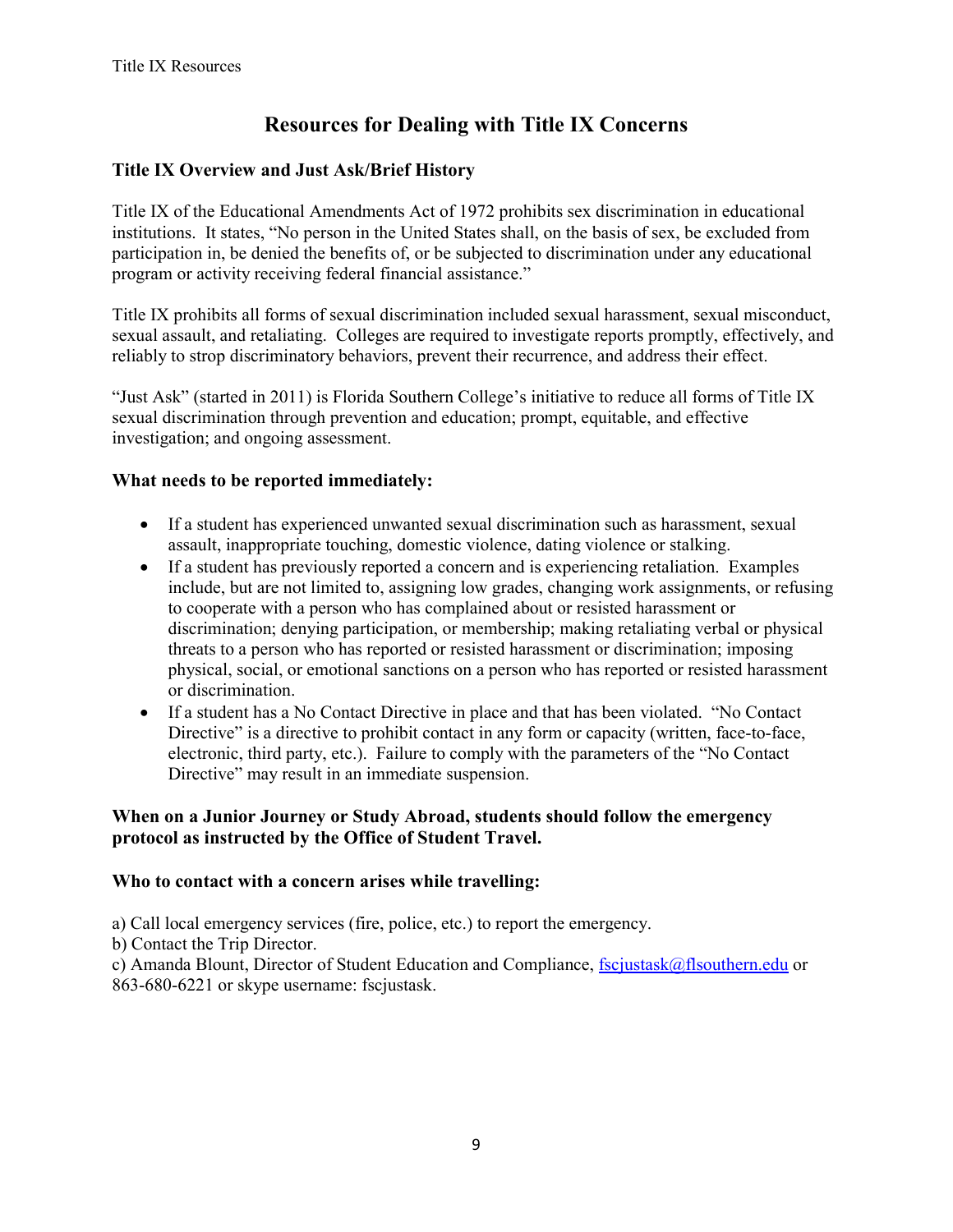# **Pre-Departure References for Travelers**

# **Smart Traveler Enrollment Program** – **Required if you are traveling outside the U.S.**

This is a free service of the Bureau of Consular Affairs, U.S. Department of State. The Office of Student Travel strongly suggests that all students traveling on international trips use this service. <https://step.state.gov/step/>

# Stay Informed, Stay Connected, Stay Safe!

What is STEP?

The Smart Traveler Enrollment Program (STEP) is a free service to allow U.S. citizens and nationals traveling abroad to enroll their trip with the nearest U.S. Embassy or Consulate.

# **Benefits of enrolling in STEP:**

- Receive important information from the Embassy about safety conditions in your destination country, helping you make informed decisions about your travel plans.
- Help the U.S. Embassy contact you in an emergency, whether natural disaster, civil unrest, or family emergency.
- Help family and friends get in touch with you in an emergency.

# **24 Hour Consular Emergency Line:**

Within the U.S.: 1-888-407-4747 Outside the U.S.: 1-202-501-4444

All students should also visit the following sites for each destination they travel to: The U.S. Department of State offers country specific information and travel advice at <http://travel.state.gov/content/passports/english/country.html> and information tailored explicitly for students at [https://travel.state.gov/content/studentsabroad/en.html.](https://travel.state.gov/content/studentsabroad/en.html)

General traveling tips can also be found at [http://travel.state.gov/content/passports/english/go/checklist.html.](http://travel.state.gov/content/passports/english/go/checklist.html)

# **Travel Alerts or Warnings:**

The U.S. Department of State publishes a travel advisory for each country in the world online. Travel Advisories apply up to four levels of advice (Level 1 – exercise normal cautions to Level 4 – do not travel), give a description of the risks, and provide, clear, actionable steps that should be taken. Please note that the information contained with the advisory may be limited to a particular region with a country or be time-limited event and the details will be found in the text. While the Office of Student Travel checks these advisories on a regular basis, it is in your best interest that you also check and remain abreast of any situation that may arise. FSC will not knowingly allow students to begin a program at a site that is designated by the U.S. State Department as existing under a level 4 travel advisory. [https://travel.state.gov/content/travel/en/international](https://travel.state.gov/content/travel/en/international-travel/International-Travel-Country-Information-Pages.html)[travel/International-Travel-Country-Information-Pages.html](https://travel.state.gov/content/travel/en/international-travel/International-Travel-Country-Information-Pages.html)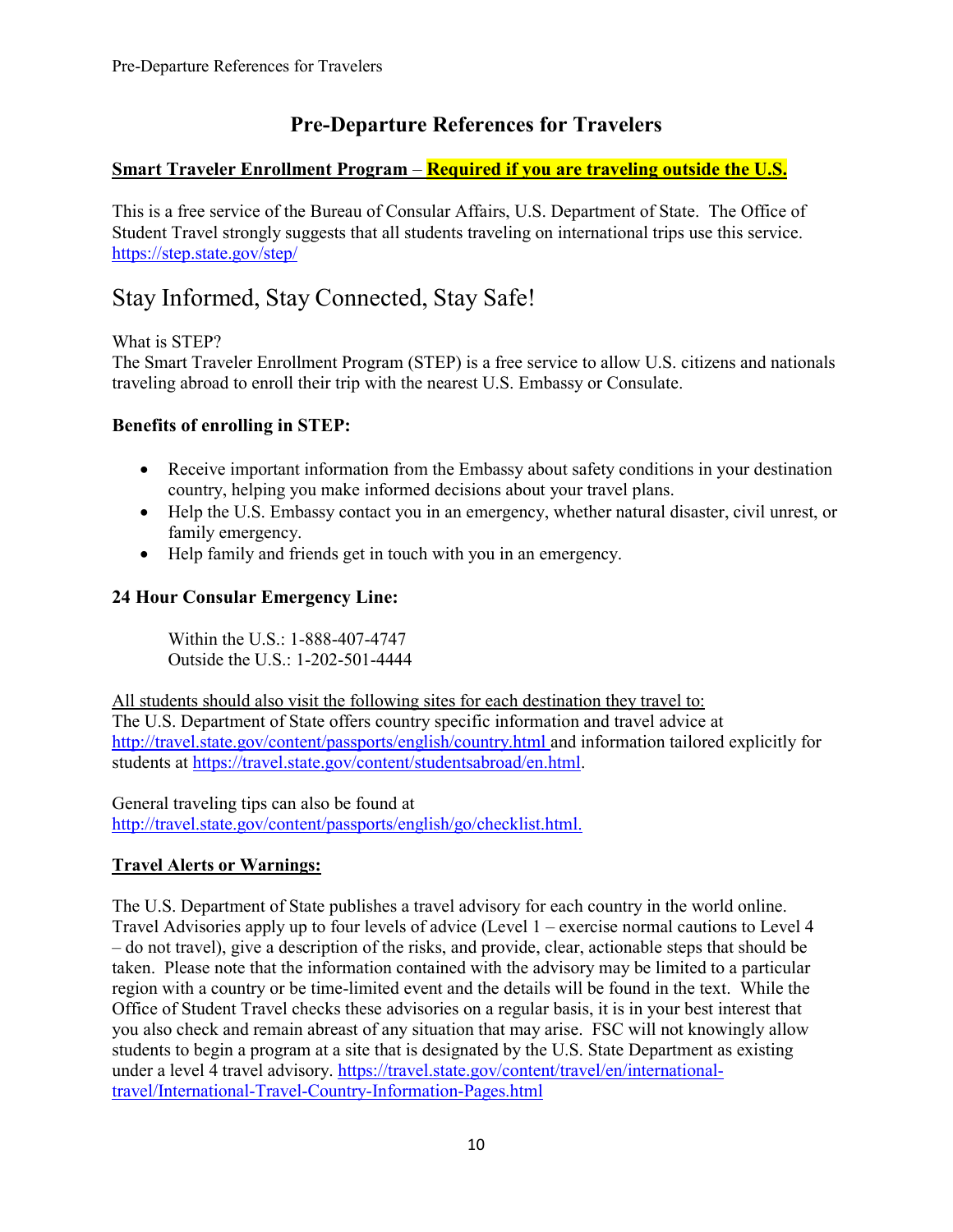# **Vaccinations and Medications:**

We frequently receive questions from trip directors about recommended vaccinations for a particular country or area within a country. Unless your trip director requires them, receiving the recommended vaccinations is your choice and you may want to discuss your options with your parents/guardians and/or physician. While vaccination decisions should be made in consultation with the traveler's physician, a handy reference can be found through the Center of Disease Control. <http://wwwnc.cdc.gov/travel/destinations/list>

Any medication you plan to bring with you while abroad should be kept in the original packaging. Although you should get refills on medication before you depart, it is still recommended to bring a copy of the prescription with you just in case. However, not all medication is allowed in every country so check with your physician or the Health Clinic before you go. Above all – disclose your medical issues (physical and psychological) with the trip director before the departure of your trip.

#### **Safeguard your passport, money, credit cards, and gear while traveling:**

Be prepared. Before you go, take some steps to minimize your loss in case of theft.

**While the Office of Student Travel maintains copies of your passport and driver's license for the duration of your trip, it is highly recommended that you make photocopies of key documents – your passport, credit/debit cards, rail pass, itinerary, prescriptions (for eyewear and/or medicine), and more: one copy to bring along and another copy to leave with loved ones in case you lose your copy and need to have one faxed or emailed to you. You can also take photos of all your important documents and email them to yourself – this way, even if your belongings go missing, your documents won't. You could also bring a copy of extra passport photographs.**

#### **Flights:**

Through the site and smartphone apps, a great resource for keeping track of a flight's status is Flight Aware. There you can find a flight's expected departure and arrival times, delays, cancellations, and track actual flight and departure time. You can choose to receive alerts on your phone or email. [http://flightaware.com](http://flightaware.com/)

#### **Baggage Fees:**

Although your trip director will talk with you about baggage fees or weight limits, you should be aware that airlines make changes to their policies on a regular basis. Be sure to go to the airline's website for the most up-to-date and accurate information regarding baggage fees. Please note that if your trip involves both domestic and international travel (i.e. flying to New York for an international connection) there may be different policies for the domestic vs. international portions of the trip. Be careful of weight and bag number limits and pack accordingly in order to avoid costly extra weight or baggage fees.

The travel insurance used by Florida Southern College does not cover lost luggage. If your luggage gets lost by the airline, immediately file a claim with the airline. Record the name of the individual taking the claim and keep a copy of the claim check and report (you can use a phone to take a photo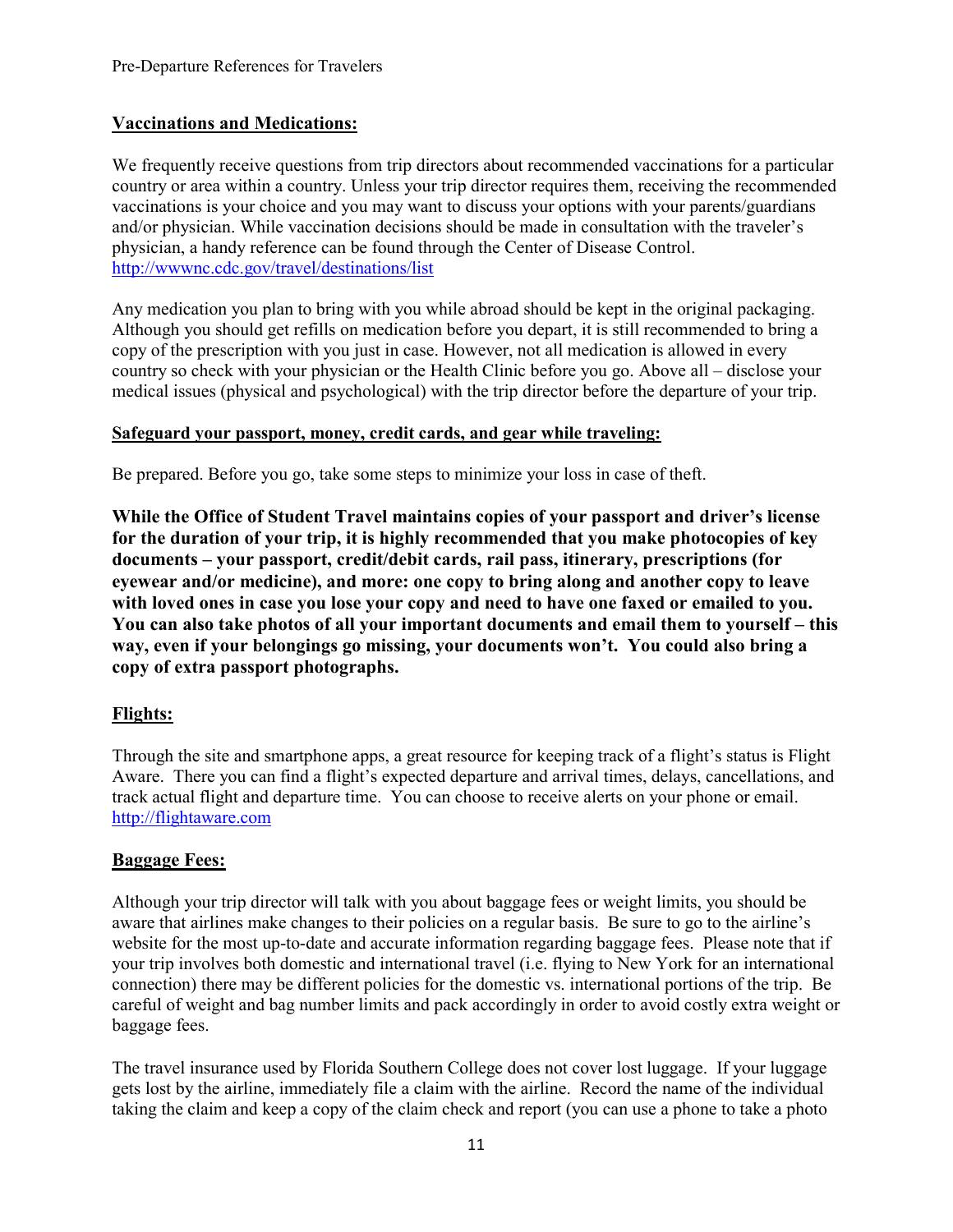of it). Policies vary by airline, so check the airlines policy when you make your claim. Typically, airlines will not offer compensation for lost luggage until 24 hours has passed.

# **Visas:**

The Office of Student Travel will check to see whether or not entry visas will be necessary for travel to certain countries by certain individuals; however, it is ultimately the student's responsibility to check their visa requirements for entering a country. Once notified that a visa is needed, it is your responsibility to obtain and pay for said visa as part of your travel documents. Florida Southern College can only offer limited assistance by obtaining letters stating that you are a student at the College or other required documentation that may be needed as part of your visa application. Get assistance with visa questions: [www.wpvs.com](http://www.wpvs.com/)

# **Credit and Debit Cards:**

For your safety and security, notify the bank and/or credit card company of the card you are planning to take with you on the trip with the locations you will be traveling to and the dates of travel. This way the companies will not be suspicious of fraudulent activity, which may result in the cancellation of your card and a freeze on your account. It is also recommended that someone else be allowed access to your financials while you are away. If documents are lost or stolen, many times a signature from the holder of the bank account is needed to issue replacement documents. Also, credit card companies are unable to unfreeze accounts for customers unless they are notified by the card holder or someone who has access to the account. As many ATM machines overseas do not give a balance, it is important to obtain online access to bank accounts in order to check financial status.

# **Useful Travel Apps:**

**TravWell** allows you to check vaccine recommendations, make customizable health travel packing lists, and store your travel documents and health records.

**Whatsapp** lets you message your family and friends, set up chat groups, and make phone calls while you are abroad.

**Google Maps** works everywhere and can tell you exactly which bus, tram, or train to take with upto-date schedules.

**Venmo** is an easy way to transfer money between debit cards, credit cards, and bank accounts, especially helpful if family needs to send you money.

**XE Currency** gives up to the minute exchange rates for 180+ countries to help you understand what you're spending while abroad

**Scene** lets you tell your story by compiling photos, text, and music in easy-to-use template designs to share with family and friends

**Can I Eat This?** can answer your food and drink questions and tell you whether it's likely to be safe so you don't spend your international trip in the bathroom.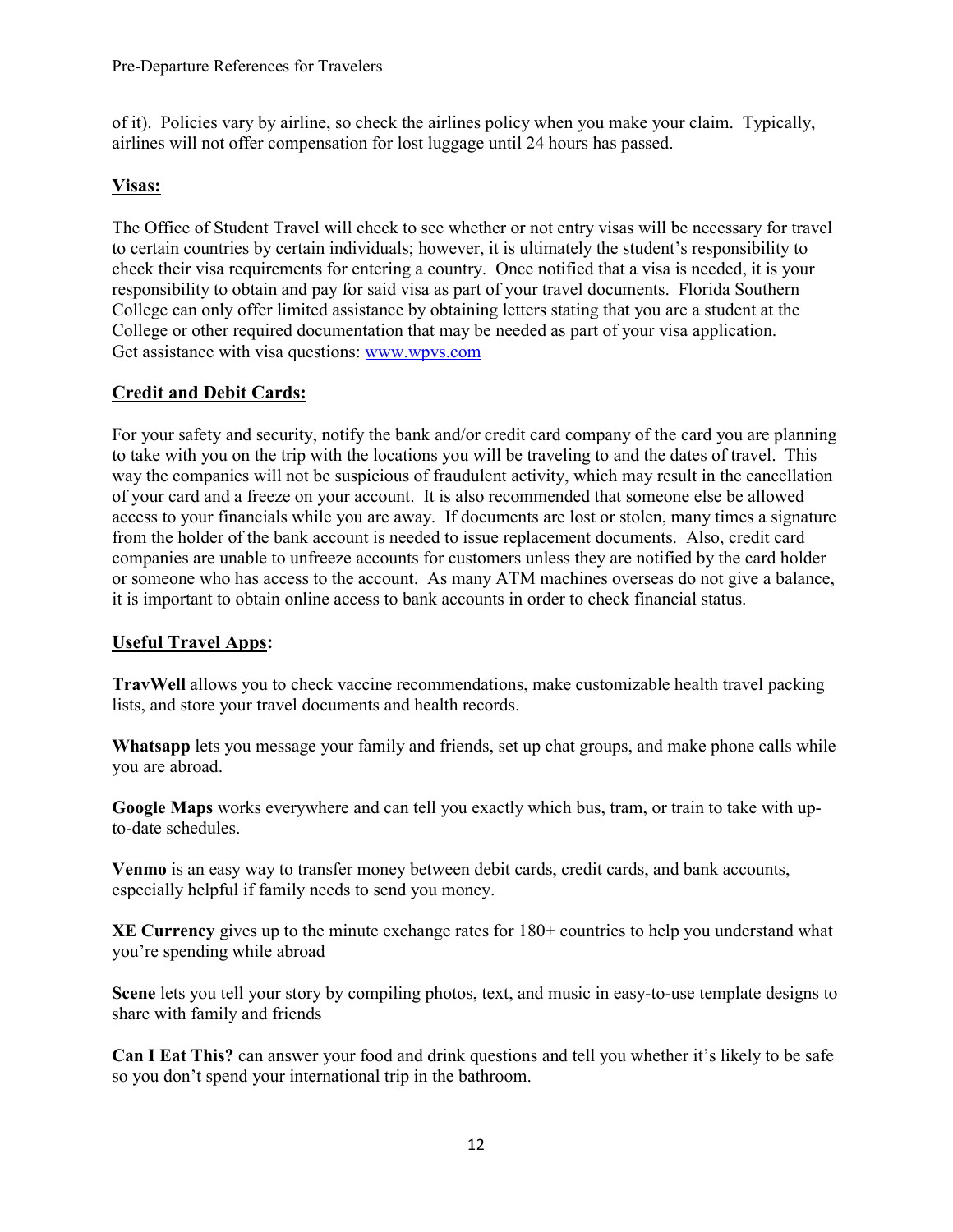### **General Travel Information:**

#### **Everyone should visit this website**:<http://travel.state.gov/content/passports/english/go.html>

It's a good idea to carry a change of clothing, your toiletry kit, and any other important item you may need upon landing in your carryon bag just in case your luggage is delayed or lost.

If you plan on bringing expensive electronics (camera, tablet, smartphone, etc.) consider getting theft insurance. Take a picture of your valuable items, as well as their serial numbers, and store the picture at home in case it will help you settle an insurance claim. As you travel, back up your digital photos and other files frequently.

You should clear you laptop, tablet, or cell phone of any sensitive contact, research, or personal data so that your information is not compromised if it is stolen. Not only should you use the most up-todate antivirus or spyware protections while you are abroad, but it is recommended that you change all passwords upon your return (as all information sent electronically, especially over wireless internet, can be intercepted).

Leave your expensive and sentimental jewelry at home as well as any other high-end or expensive items you would not wish to lose or have stolen. Be aware that high-end or designer items, including luggage and clothing, can draw the attention of thieves and pickpockets.

You should also remove any unnecessary identification or credit/debit cards from your wallet or purse before you leave, taking only those that are necessary for your travel.

Keep your wallet in a front pocket, especially one that can be buttoned or zipped up, to avoid being pickpocketed. Better yet, keep it in an inside jacket pocket. For those who carry a purse, a zippered pocket on the inside of the bag is the best bet. Travel stashes are recommended when traveling – cash and credit cards can be kept in them and they will fit under your clothing.

Some examples are:



Hidden Wallet Neck Stash Waist Stash

Visit Target, Walmart, Amazon, or luggage stores to purchase similar items.

Be aware of your surroundings. Don't just set your bags under the table or leave them hanging from the back of your chair – wrap a strap around your leg or the chair leg so they won't be easily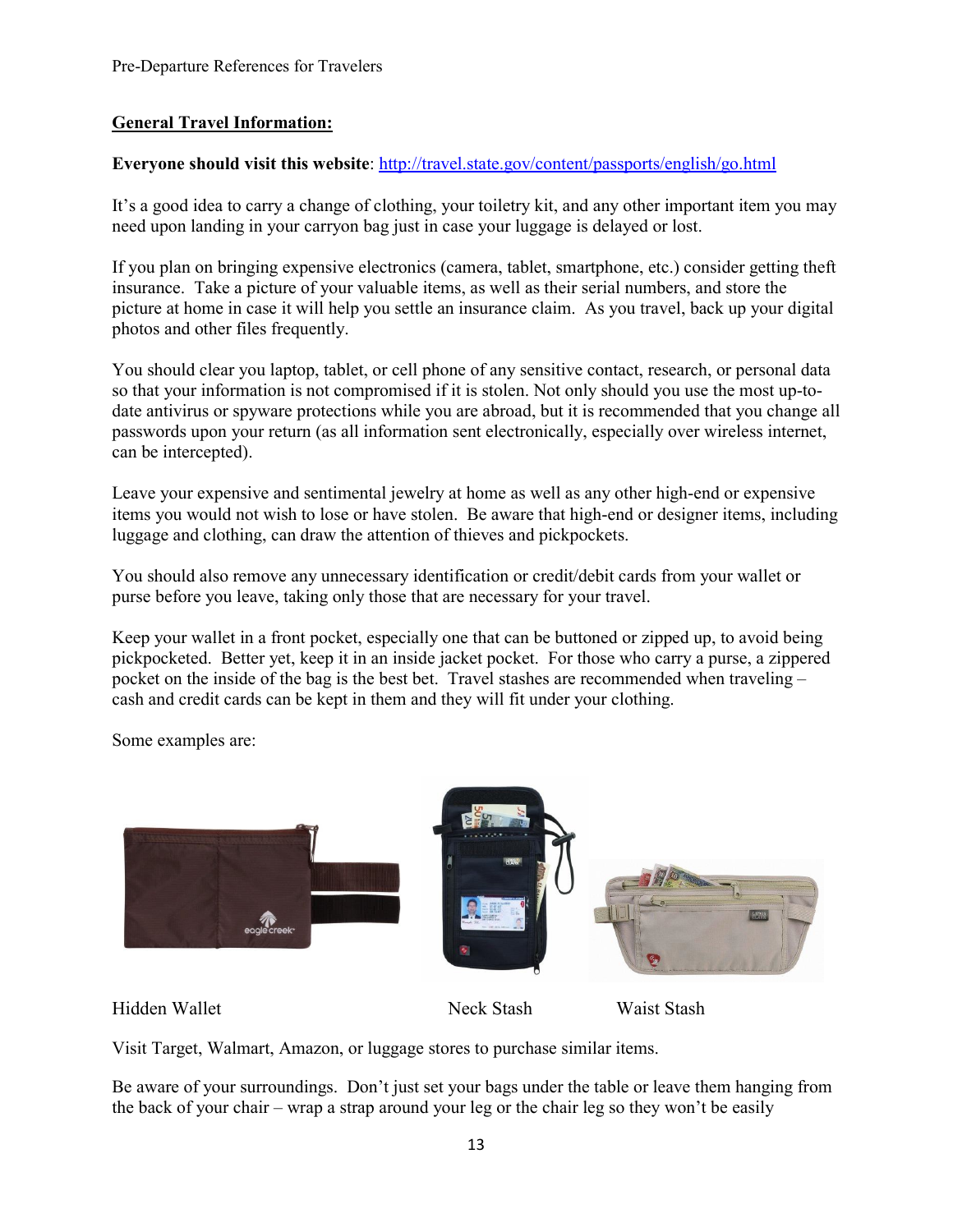snatched. Get in the habit of looking back when you leave a location to double check that you haven't left anything behind.

Also be aware of the people around you, especially in crowded areas and public transportation. Local tourist hot spots often harbor pickpockets and thieves looking for unwary sightseers.

Use only authorized public transportation and taxies. "Gypsy" cabs can leave their passengers stranded and without their personal belongings and money.

If you exercise adequate discretion, stay aware of your surroundings and belongings, and avoid putting yourself in risky situations (traveling alone; visiting unlit, deserted areas at night).

# **Don't travel fearfully – travel carefully.**

# **Cultural Awareness/Adjustment:**

Embrace the differences not only of the culture and country you are visiting, but within the group of students with whom you're travelling.

Speak up during group sessions about problems, difficulties, or observations.

Culture shock can manifest itself in different ways such as not feeling hungry or feeling physically ill/tired – if you are feeling overwhelmed or uncomfortable in your new location tell the trip director immediately.

Take heed to the cultural information given by the trip director. Some topics may not be suitable for conversation in the country you are visiting due to the cultural, religious, or moral values held by the local people. Refrain from speaking about those topics in public or with the locals unless you are told it is safe to do so by the faculty. Also take note of the types of clothing for men and women that may be deemed inappropriate or unacceptable and dress accordingly.

Make sure you have permission to take photos of people or places before you take them.

# **Returning to the U.S. and Florida Southern College:**

Visit the Career Center and talk to them about putting your travel experience on your resume. Ask them how to talk about it during a job interview.

Depending on how long you were abroad, there can sometimes be reverse culture shock. Talking about your experiences with others can help you readjust to life in the U.S.

# **Submit pictures of your adventure to the Student Travel photo contest!**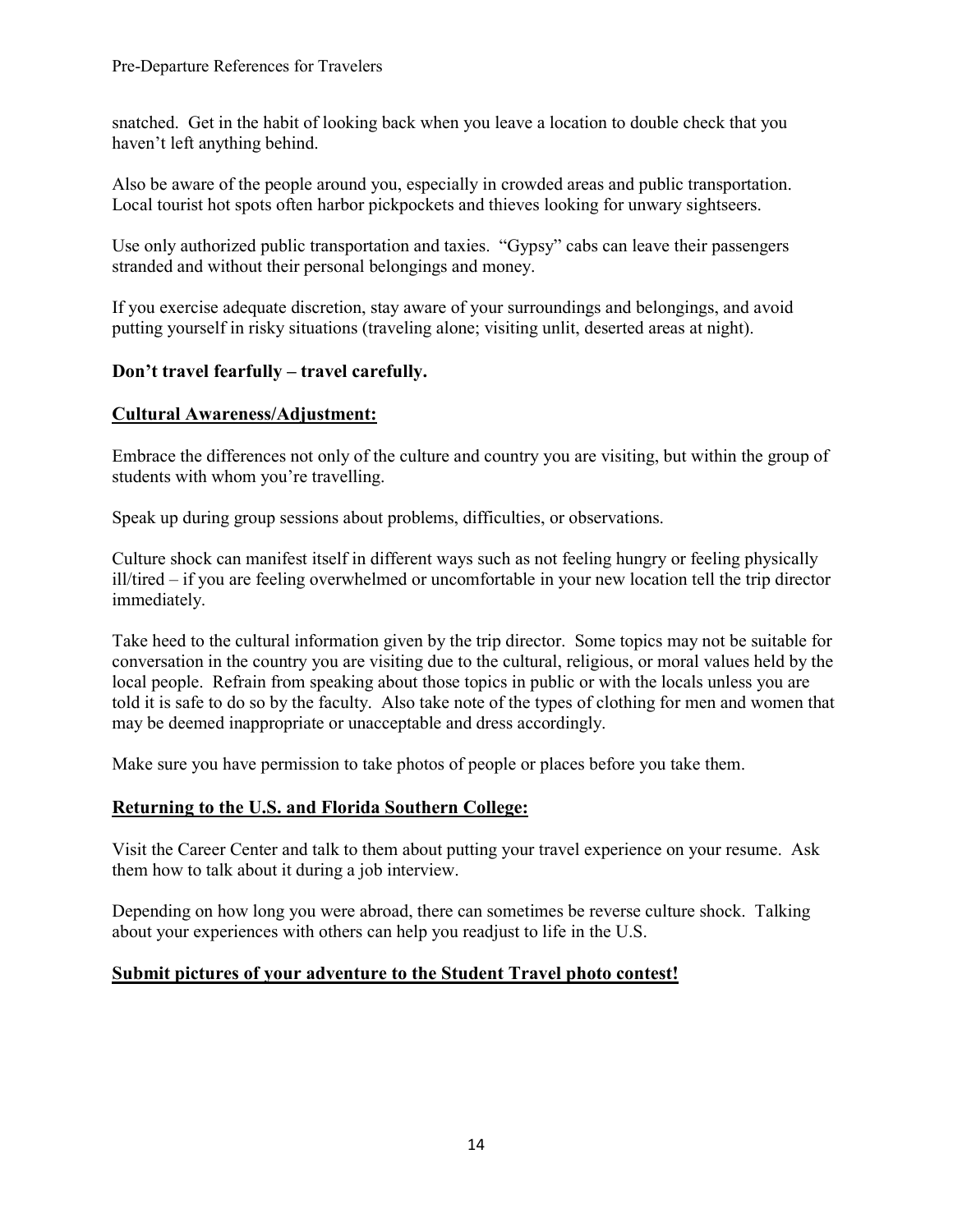# **Local Laws for International Trips**

Obey the local laws of the country you are visiting. An arrest or accident during a trip abroad can result in a difficult – and expensive – legal situation. Your U.S. citizenship does not make you exempt from full prosecution under another country's criminal justice system and the U.S. government cannot bail you out. Many countries impose harsh penalties for violations that would be considered minor in the United States (and unlike the U.S., you may be considered guilty until proven innocent). Ignorance of the law is not an excuse, so be sure you take the time to inform yourself.

Keep track of the credit limits on your credit cards (this will not only benefit you financially, but also legally). U.S. citizens have been arrested for innocently exceeding their credit limit abroad. Ask your credit card company how to report the loss of your card if/when you are abroad. Keep in mind, 1- 800 numbers do not work from abroad but your company should have a number you can call while you are overseas.

Take plenty of pictures, but only if you know it's okay to do so. In some countries you can be detained for photographing security related institutions, such as police and military instillations, government buildings, border areas and transportation facilities. If you are in doubt, ask permission before taking photographs.

Make smart purchases. U.S. citizens have been arrested for purchasing souvenirs that were, or looked like, antiques to which local customs authorities believed were national treasures. This is especially true in Turkey, Egypt, and Mexico. Familiarize yourself with any local regulations of antiques. In countries with strict control of antiques, document your purchases as reproductions if that is the case.

Make sure your prescription medication is not considered an illegal narcotic. If you are going abroad with a medical condition, you should carry a letter from your doctor describing your conditions and medications, including the generic names of prescribed drugs. Any medication carried overseas should be in their original containers and clearly labeled. Check with the foreign country's embassy here in the U.S. to make sure your medications are not considered illegal narcotics.

Don't accept packages from anyone. Some U.S. citizens think it's a good idea to take advantage of an offer for an all-expense paid vacation abroad in exchange for carrying a small package in their luggage. This is often a scam to trick you into smuggling drugs or contraband. If the package contains illegal drugs or substances, the fact that you didn't know will not reduce the charges. You could miss your flight, your exams, or years of your life during a stay behind bars.

Don't import, purchase, use, or have drugs in your possessions. Drug charges can carry severe penalties, including imprisonment without bail before a case is even tried. A conviction can carry years of imprisonment in a foreign jail. In some countries, it doesn't matter if you're underage either; you can still be charged as an adult. Do not carry weapons or ammunition. Even a pocketknife can result in a serious weapons charge while on foreign soil, even if the knife is found during a search or arrest for an unrelated offense. Visitors driving across the border to Mexico should ensure that their vehicles contain no firearms, ammunition, or weapons. U.S. citizens have been imprisoned after one single bullet was found rolling around in the trunk.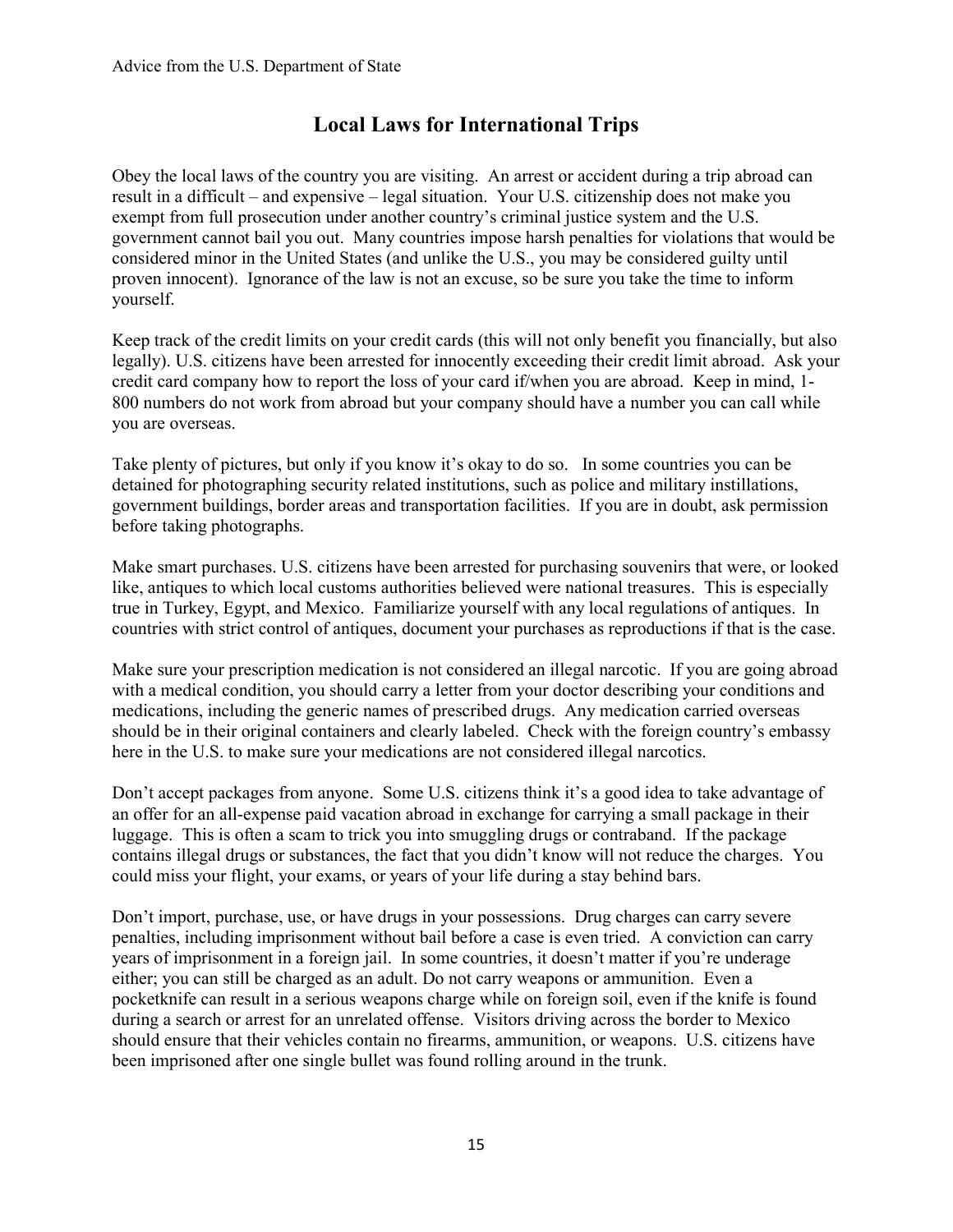Avoid participating in demonstrations and other political activities. Political activities in other countries can result in detention and/or deportation by officials. Even demonstrations that are intended to be peaceful can sometimes turn violent. Use caution and common sense.

If you find yourself in trouble or detained, contact the closest U.S. embassy or consulate for assistance. Keep in mind, U.S. consular employees cannot arrange for local officials to release detained U.S. citizens.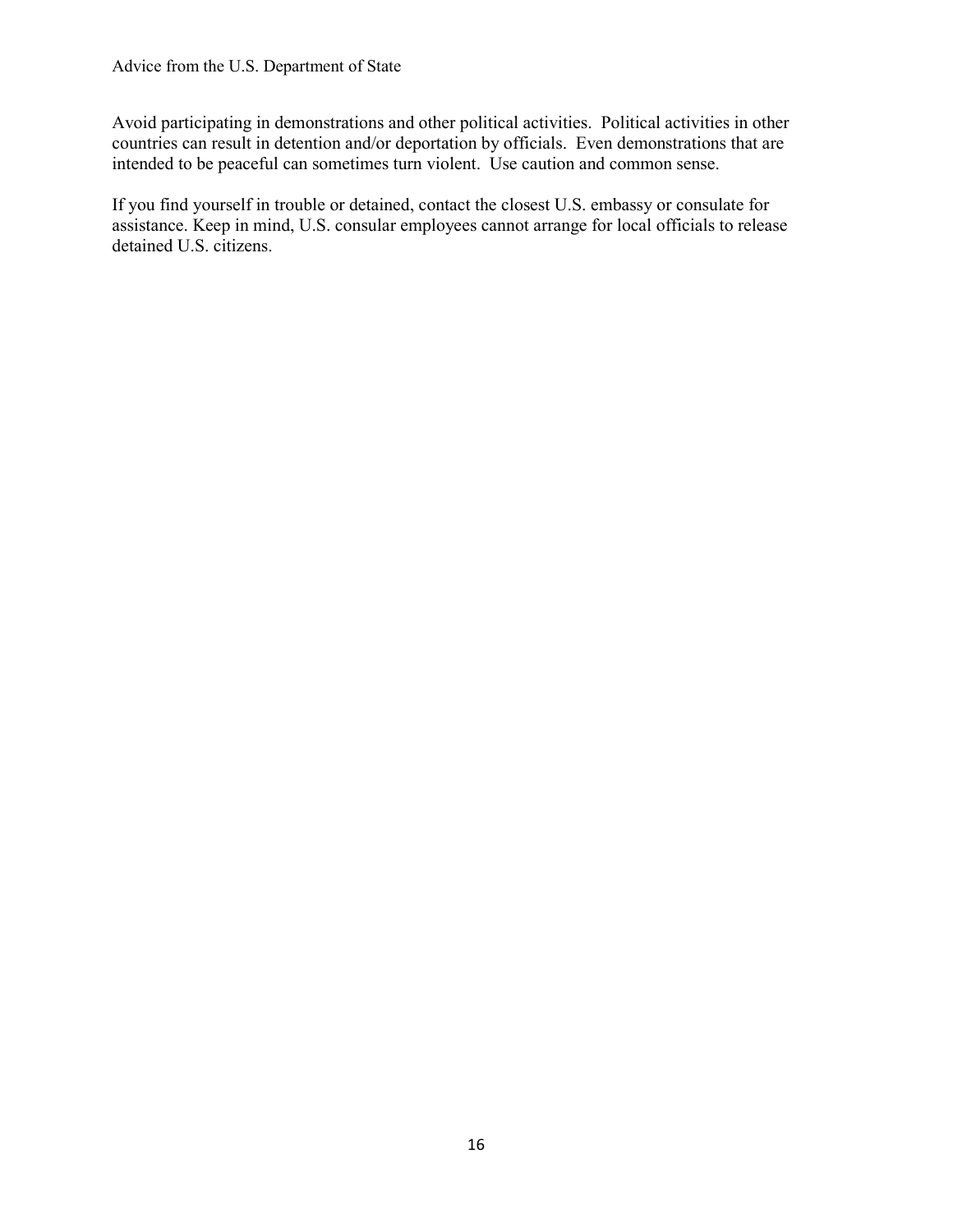# **Fundraising Ideas for Your Study Abroad Experience**

There are many options available to fund your study abroad experience. Below you will find information on financial aid, scholarships, and other fundraising ideas. For more specific information on the scholarships, look through these study abroad scholarship databases:

- 1. <http://www.fastweb.com/>
- 2. [https://www.chegg.com/scholarships/%20http://w](https://www.chegg.com/scholarships/%20http:/www.scholarshipportal.com/) [ww.scholarshipportal.com/](https://www.chegg.com/scholarships/%20http:/www.scholarshipportal.com/)
- 3. <http://www.scholarshipportal.com/>
- 4. <http://www.grants.gov/>

A more detailed list can be found at the Office of Student Travel.

# **Raising Money**

- **1. Do It Yourself**
	- a. **Send Letters/Email to Family, Friends & Others** You'd be surprised at who may be willing to help fund your study abroad experience. Send letters or emails (though letters may seem more sincere) and explain where and why you'll be studying abroad. Describe the nature of the program, what you'll be learning, why you decided to study abroad, and why you think it would be a solid investment in your future. You can ask for a specific amount (\$50-\$100 is fairly standard) or leave it up to them. Whatever you do, make donating easy!

Most importantly, write thank you letters to any supporters and stay in touch with them while studying abroad!

- b. **Tap into Hometown Resources** Turn to community groups and alumni associations from your hometown, country, or state as a means of support. Research local civic groups such as Rotary, Elks, Kiwanis, Lions, or other special interest groups who might be interested in sponsoring you. Offer to hold an educational seminar or presentation about your travels for the group upon your return. Additionally, an announcement in a high-school or college alumni newsletter (or fraternity/sorority alumni organization letter) may prove a solid method for gaining more financial support.
- c. **Connect with Your Place of Worship or Other Communities You're Involved with** – Your personal church, mosque, synagogue, etc. may be willing to hold a special collection during their religious service or general meeting specifically in your honor. Approach the proper leaders to organize this collection and provide any helpful information; it is important to find the best way to communicate your cause and your need for support to the people in your network who might be able to contribute to your efforts. Additionally, the religious organization itself may be willing to sponsor you directly!
- d. **Find Local Heritage Groups** Look for local heritage groups or language associations related to the country you are visiting or to your own personal heritage.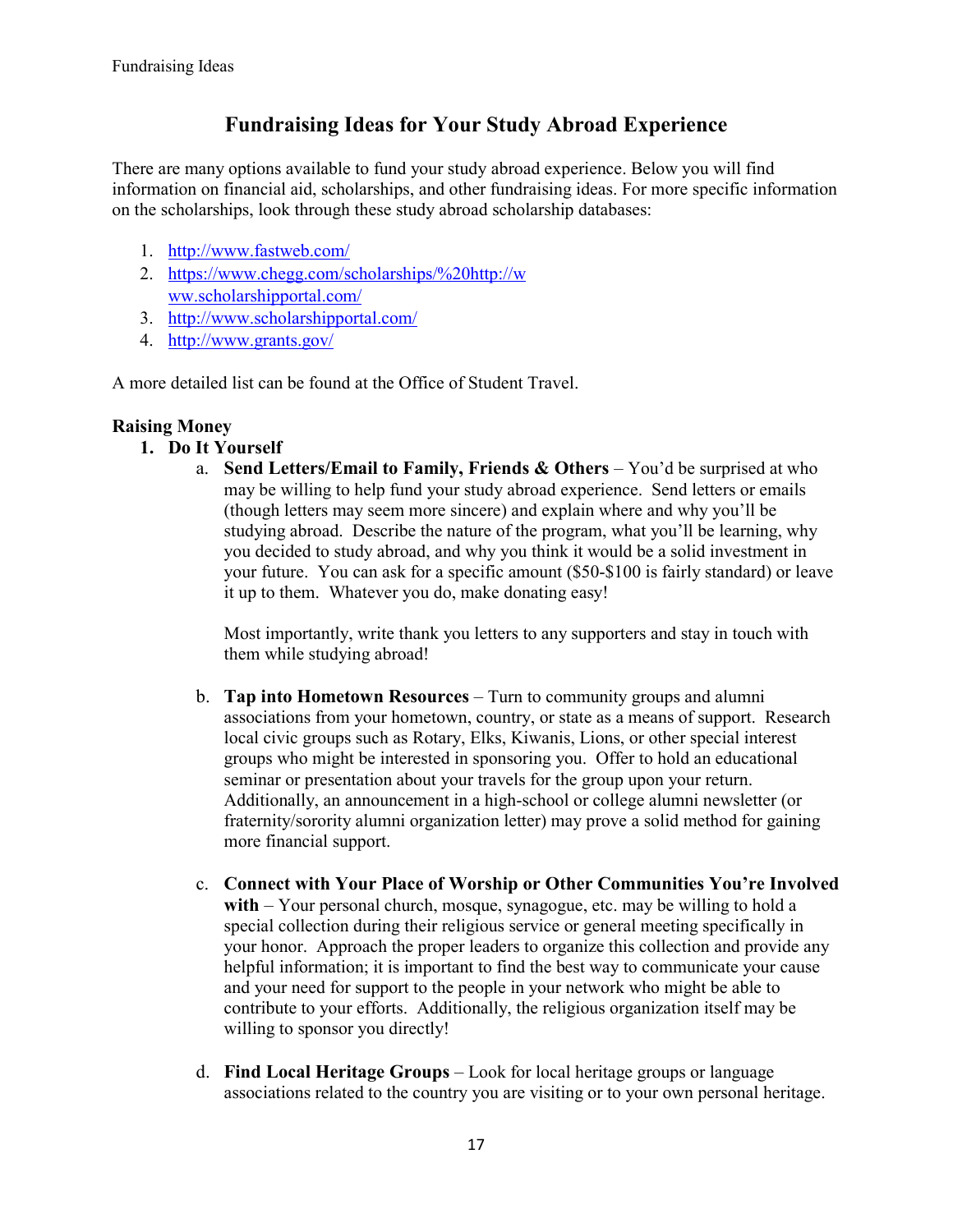You can also approach local businesses or foundations that you and your family have patronized or been part of and ask them to make a donation to your studies. You'll be surprised who will donate, so don't be afraid to ask!

e. **15-Minutes of Fame** – Alert local newspapers, radio, and television stations about your plans for studying abroad and see if they are interested in partnering with you for your efforts. Pitch ideas that are mutually beneficial, such as writing regular letters to be published in the local paper or offering to do an interview upon returning. Write an article talking about the trip you are fundraising for and ask for donations. This would also be a great way to gather more support for your upcoming fundraising event, such as those outlined in the next idea!

f. **Have a Bake Sale, a Yard Sale, Any Kind of Sale!** – A great way to get the greater community involved in your project, or at the very least aware of your project, is to host your very own sale event. Have friends and family donate items or volunteer to help out on the actual day of the event, and to pass out flyers around the community. You can also partner with other students going on a trip! Get rid of your old junk to make room for new memories (and souvenirs!). Be creative, tap into your inner entrepreneur, and discover how generous strangers can be.

#### **2. Business Partnerships**

a. **Merchant Plan** – a merchant plan is a step-by-step outline covering the development of a mutually beneficial relationship with area merchants. Local businesses are an excellent fundraising resource. They should be part of every non-profit group's fundraising strategy. For more information, visit the Fundraiser Help Website.

b. **Employmen**t – Like your family always told you, there's no substitute for hard work. Find a part-time (or even full-time) job. If you already have one, great! Start setting aside a portion of your paycheck each week towards study abroad. To resist the urge to spend it, set up a separate account to hold the money in or have it direct deposited into your parent's account. Look for regular and irregular work – from fast food and retain to babysitting or house painting, there are a lot of opportunities out there to earn extra money.

Some ideas include: run errands for people; offer public classes or private lessons (dancing, self-defense, foreign languages - any special skill).

# **3. Crowdfunding**

In the past few years, the rise of crowdfunding websites, where individuals can promote a project, idea, or movement, and allow other individuals to donate to the cause have taken off in popularity. You can create your own crowd funding page, set a fundraising goal, and send it to family, friends, and even coworkers to help raise money for your study abroad trip. These websites typically charge 4-5% if you meet your fundraising goals. If you fail to meet your goal, the generated fund may be returned to all of the donators. Be sure to read your options carefully before signing up.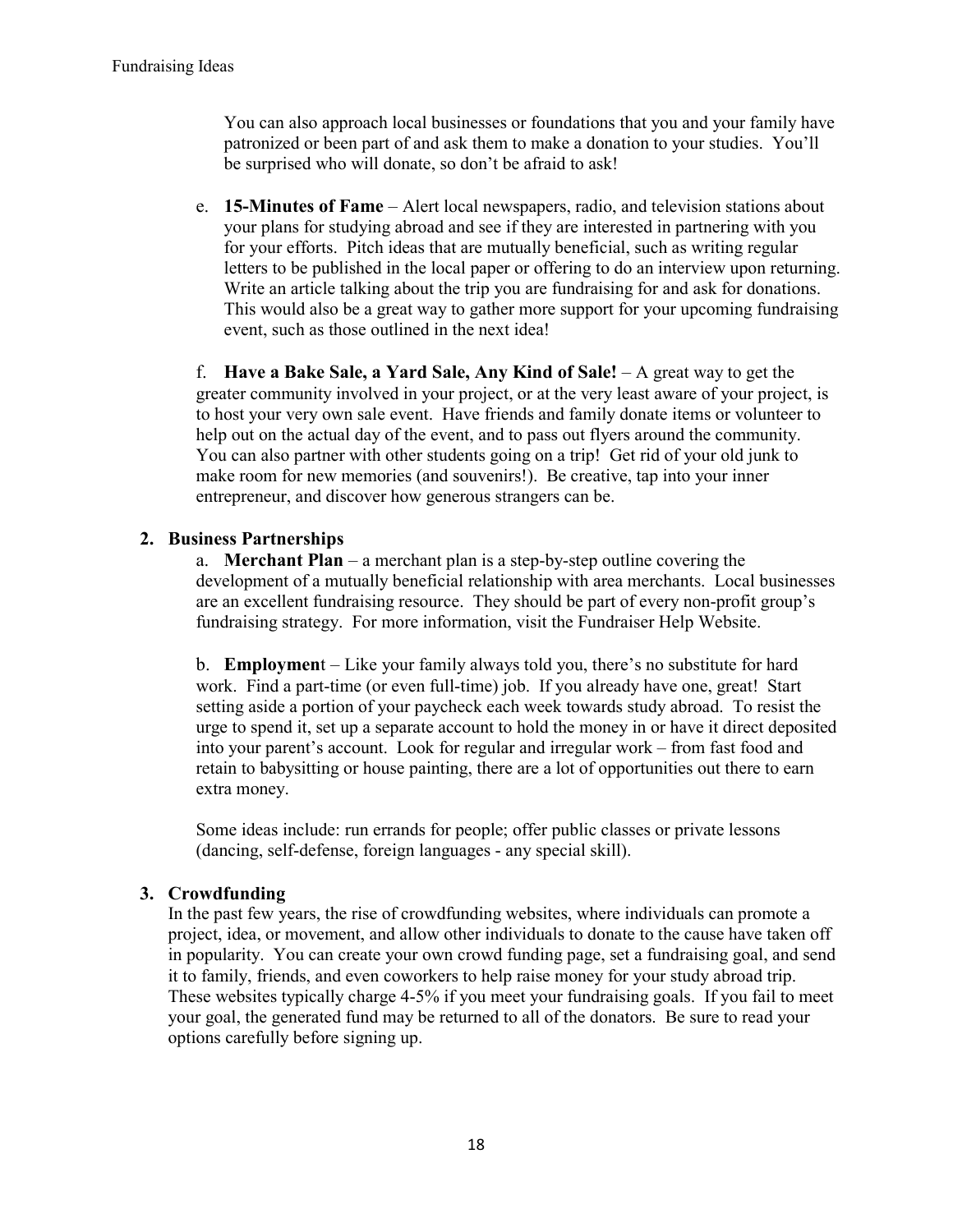We recommend using only the websites below unless you're familiar with another site (please note, they do charge anywhere from a 4-9% fee on whatever donations are collected):

[Go Fund Me](http://www.gofundme.com/) [Indie Go Go](http://www.indiegogo.com/) [Fundly](http://www.fundly.com/) [Kickstarter](http://www.kickstarter.com/) (Most successful with creative and arts-based education abroad trips)

#### **Going on a Non-FSC Program? Junior Journey cannot be applied.**

If you are going on a program through another provider (for example CIS, AIFS, CIEE, or ISA) be sure to check their website for additional scholarship opportunities.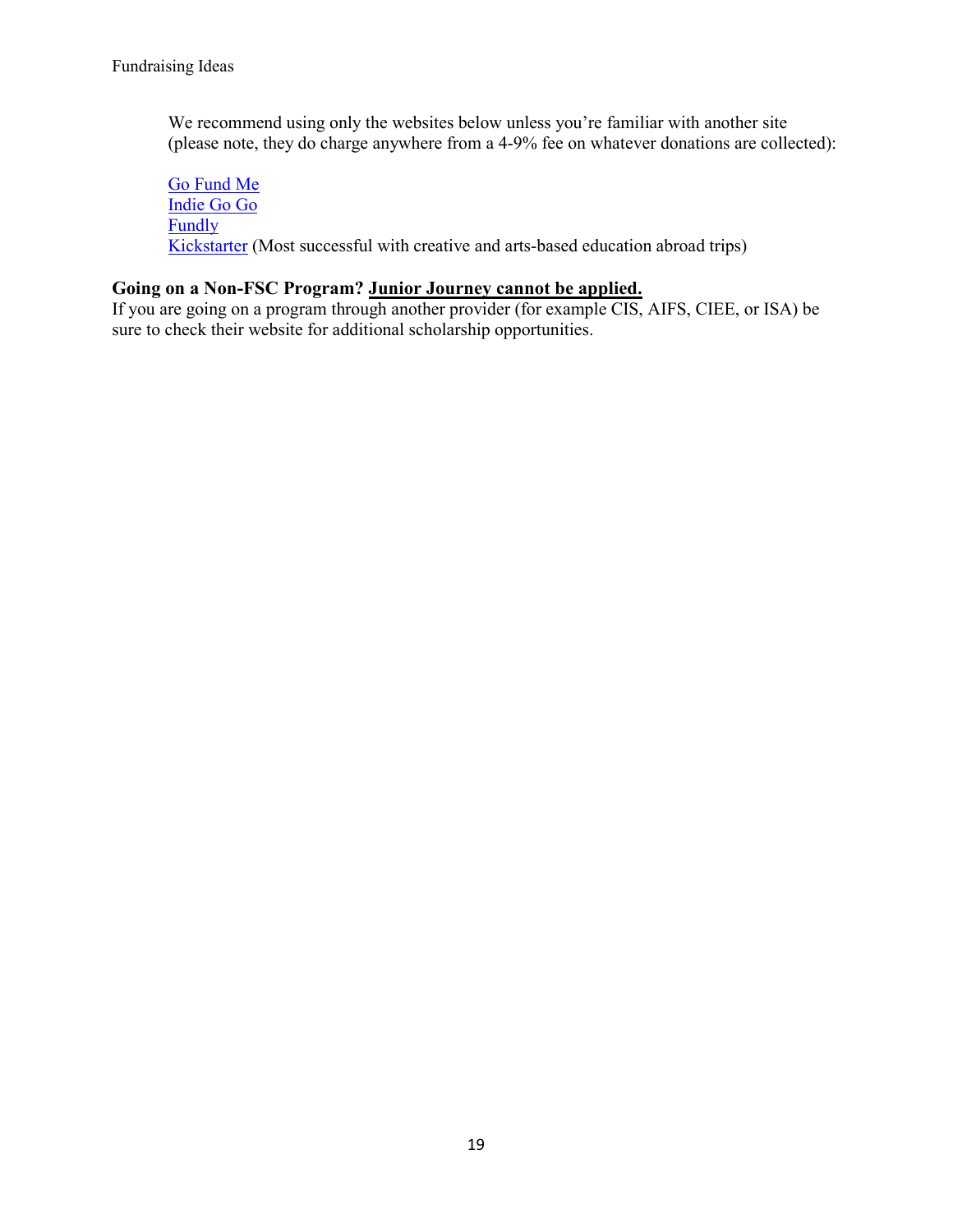# **FAQ by Students about the Junior Journey Program**

#### **How does the Junior Journeys program work?**

Every year your tuition pays for a variety of programs, event, and personnel in support of your intellectual growth, such as salary for faculty members, upkeep to buildings, the staff within Student Solutions, the Career Center, etc. The Junior Journey program is one such program. Florida Sothern will contribute funds on your behalf to support your travel on a JJ or Study Abroad trip at one of the FSC partner institutions.

### **Who is eligible for the Junior Journey program and when?**

All full-time, first-time freshman students enrolling in the Day Program since May 2010 are eligible. Transfer students who enrolled in FSC are also eligible. If you enrolled as a first-time freshman, you are eligible for the JJ program *after* you have completed your fourth full semester at FSC. If you transferred from another college/university you are become eligible for the JJ program *during* your fourth full semester at FSC.

Junior Journey or Study Abroad travel must be completed before undergraduate graduation.

### **Why should I travel with the Junior Journey program?**

Whether it is a domestic or international trip, the Junior Journey program offers you the opportunity to meet people from around the globe, travel, and even practice your foreign language skills all while earning academic credit! You will also gain confidence, self-awareness, independence, adaptability, and many other skills that will serve you well in both life and your future career.

#### **When is the best time for me to participate on a Junior Journey?**

There is no right or wrong time to travel with FSC, although certain factors such as academic requirements or sports schedules may influence your decision. You are welcome to travel during the fall, spring, and winter breaks or in the May/summer term as long you travel on your JJ before graduation.

#### **What influence my eligible in the JJ program?**

Students must be in good academic, social, and business standing to be eligible for the JJ program BOTH at the time of signing up for the trip AND immediately prior to the trip departing. Students must also be enrolled full-tie when signing up for a trip and during the semester of travel for Fall or Spring trips, or the preceding semester for Winter or May/Summer trips.

#### **Does my GPA affect my ability to travel?**

Yes. You must have a 2.0 GPA at the time you sign up for a trip and at the time of departure.

#### **Can I participate in the Junior Journey program after I graduate?**

No, the Junior Journey program is only open to eligible students enrolled in their undergraduate degree program here at Florida Southern.

# **Can I take my Junior Journey while enrolled in graduate school at FSC?**

No, students must complete their Junior Journey while enrolled in an undergraduate degree program.

# **If I do not participate on a Junior Journey before I graduate, do I get a refund?**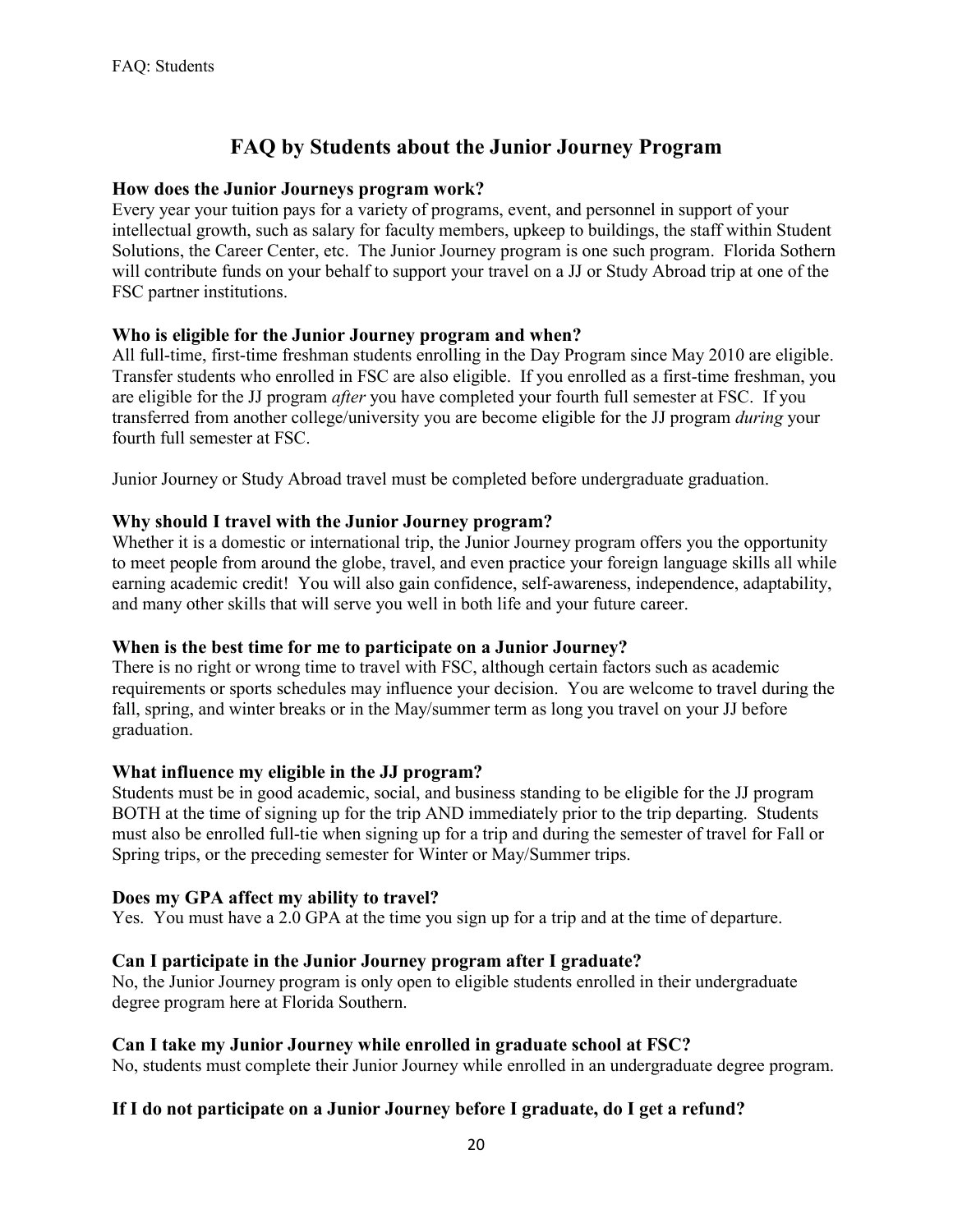No, the Junior Journey program is one of many programs offered to FSC enrolled students. If you do not take advantage of the various programs, services, or facilities on campus during the time you are enrolled, you cannot get a refund for unused services, programs, or facilities that you did not take advantage of during that time.

# **Can I transfer my Junior Journey eligibility to another student if I do not go on a Junior Journey trip before graduation?**

No.

#### **Are there programs for students with disabilities?**

Not every country has laws or cultural norms that provide for the needs of students with disabilities and FSC cannot guarantee that facilities, resources, and support services for students with disabilities will be available abroad to the same extent as students may be accustomed to here in the United States. Scheduling an appointment with Dr. Pospichal in the Office of Student Disability Services may help clarify expectations and aid in the search for an appropriate program to meet your goals and needs.

#### **Where can I find the travel forms and a list of what I will need to complete for travel?**

All student travel forms can be found on the Travel portlet after you have signed on to Portal. The Student Travel Checklist lists everything you will need to turn in in order to travel.

#### **Do I have to sign up for a trip that relates to my major or minor?**

Not at all! Unless a trip states that it is "by permission only" or has prerequisites Junior Journey trips are open to anyone no matter their major or minor.

#### **Why are some JJ trips advertised as Free?**

Junior Journey trips advertised as "free" means they are of no additional cost to the student other than the initial refundable deposit. Trip cost will vary depending on the destination, length of the trip, transportation cost, accommodations, food, and planned excursions.

### **None of the Junior Journey trips are going to places I want to go. How might I get a trip to a different destination?**

All the JJ trips are led by Florida Southern faculty and/or staff. Talk with them to see if you can convince them to put a trip together that would interest you and your classmates. You can also ask the Student Travel Office whether they know of any faculty who have suggested different locations or trips – they might be able to give you the name of a faculty member to talk with.

# **I heard that if I can't find a JJ trip that I want to go on that I can use the funds to create and go on my own trip. Is this true?**

No.

#### **Why are deadlines so early for trips?**

In an effort to keep trips economical and affordable for many of our students, we work hard to book airline tickets and other travel accommodations early and as a group. The sooner we know a trip "made," the sooner the trip leader can work to garner the best prices on the various travel expenses.

#### **Can trips fill before the deadline date?**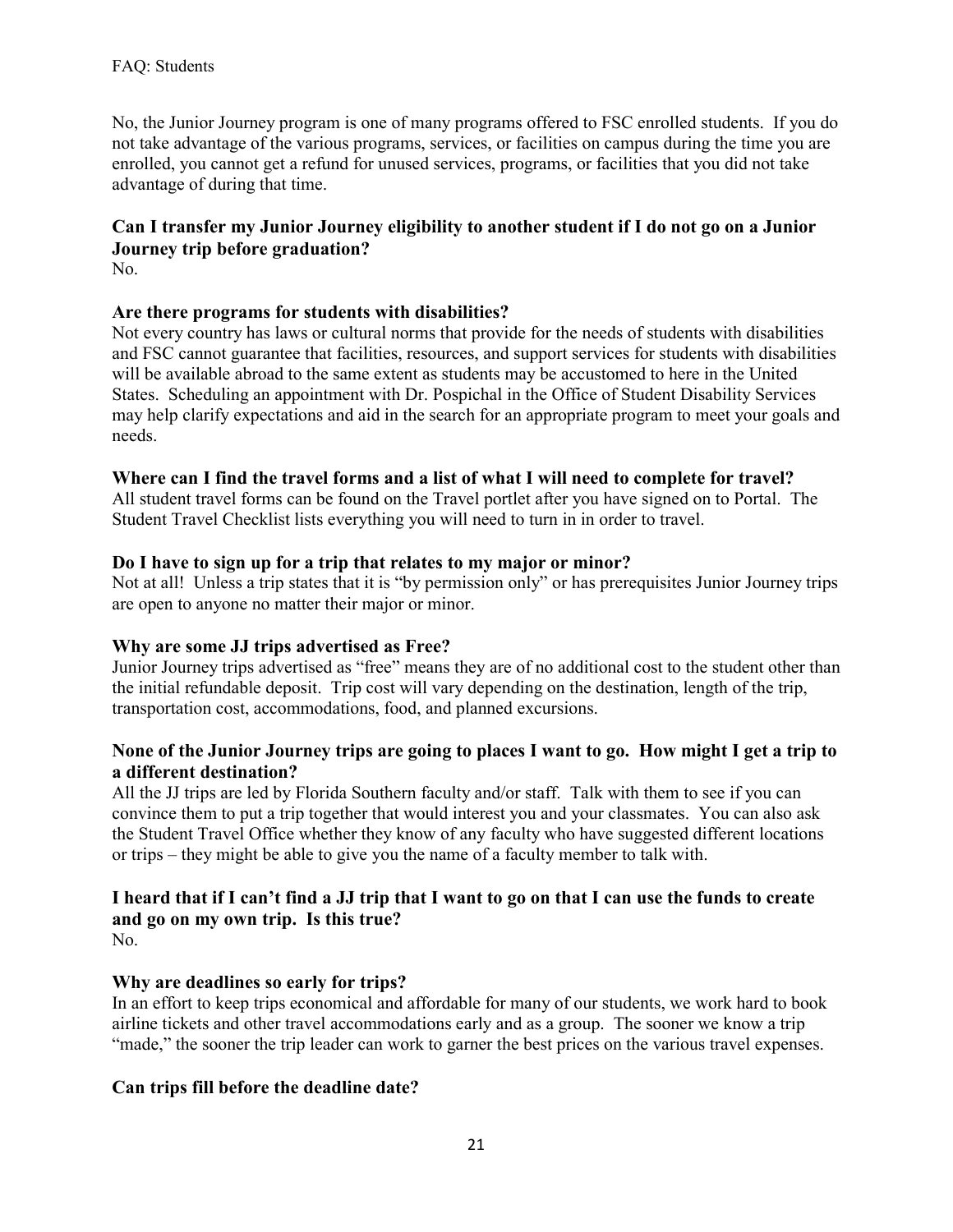Yes, and some fill up and close within a few days of being advertised. The deadline is the very last day you can sign up and pay your deposit for a trip.

# **I signed up for a trip and was put on the waiting list. What is the probability I will be able to go on the trip?**

It depends on how far down on the waiting list you are. The further down you are on the list, the less like.ly it will be. In some cases none of the students ever cancel, other times a few students on the waitlist are contacted about a place opening up on a given trip.

# **I signed up for a trip but after I paid the deposit the trip had to be cancelled. Why?**

Each trip has a minimum number of students that must sign up for the trip to "make." If fewer students sign up than are required, we regretfully have to cancel the trip. Often if a trip is cancelled, there are other trips whose deadlines are still open, and we can work to get you to a different destination.

# **What happens if I change my mind after I have submitted my deposit?**

The deadline for deposits varies by trip and coincides with when payments are due to travel agencies for guaranteed prices on airline tickets, lodging, and other trip expenses. Once you complete the student travel forms and have paid your deposit for a given trip, FSC uses your JJ funds to pay the expenses associated with the trip. You may lose your deposit.

#### **After paying for my trip in full but something happened and now I can't go. Can I transfer the money to my friend so that they can go in my place?** No.

# **Do I have to attend the pre-departure trip workshop by the Student Travel Office?**

Yes. If you do not attend a pre-departure trip workshop you will not be allowed to go on the trip.

# **Do I need a passport?**

Yes, if you sign up for an international trip you are required to have a valid passport with an expiration date of 6 months after the return of the trip. You should apply for or renew a passport as soon as possible, even before you apply for a Junior Journey trip.

# **Why do you need my passport months before the trip actually departs?**

Airlines need travel information – including passports – significantly earlier for international than domestic flights. They must supply the TSA with passenger information early enough for the TSA to clear passengers. Some international JJ destinations also require visas for all participants; one cannot get a visa without a passport.

# **Will my allergies/condition/etc. be accommodated?**

It will be important to communicate any/all allergies and or conditions with the faculty member leading the trip very early in the process even before you sign up for the trip. Some trips are better able to handle accommodations than others.

# **What is a Travel Hold?**

A travel hold will be placed between the time you signed up for a trip and when the trip departs if you are no longer in good academic, social, and/or financial standing. You must be in good standing in all three areas to go on the trip. A travel hold can also be placed when you have not yet provided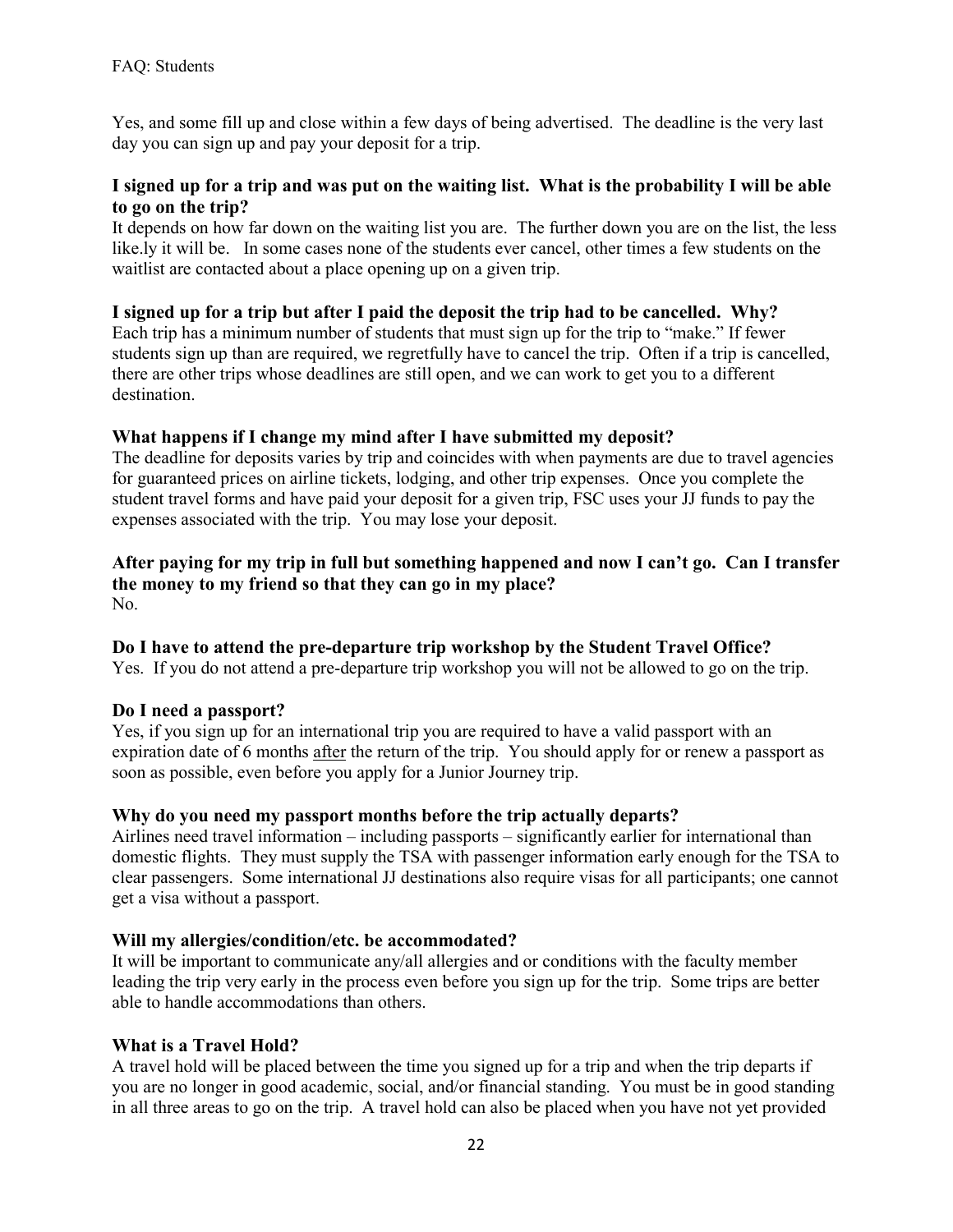all required forms and documents to the Student Travel Office in order to compete your travel record. Students with a travel hold will not be permitted to travel until/unless the hold is cleared.

### **My parents have frequent flyers miles. Can I use those and receive a credit for the airline portion of my Junior Journey?**

No. In an effort to keep costs economical for all our students it is important for us to get group rates on tickets. By pulling yourself out of the group you also risk not being able to be booked on the same flight as the others.

### **Where will we be staying while on the trip?**

Each Junior Journey trip addresses accommodations differently. Some trips use hotels or hostel stays while others arrange housing with local host families.

#### **I know someone who lives at our travel destination. Can I stay with them instead of the listed accommodations?**

During your non-instructional/free time, visitors are permitted to visit your hotel/hostel public lobby or meeting room; bedroom visitation is not permitted during the day or overnight.

#### **Are students allowed to extend their Junior Journey without the group?** No.

### **What is the different between Junior Journey and Study Abroad**?

Trips specifically designed for the JJ program typically last 1 week to 9 days and are held during Fall, Winter, and Spring breaks, and in May and summer months. Study Abroad trips typically last longer than 10 days (2 weeks to a full semester) and are worth at least two credit hours. You can use the JJ program to help offset the cost of a Study Abroad trip that is led by an FSC faculty or staff member.

#### **What academic requirements must I fulfill on the trip?**

Since each Junior Journey trip is for academic credit, there are specific assignments and responsibilities that must be fulfilled, which includes participating in all planned group activities. The trip director will provide you with the syllabus and discuss expectations in meetings prior to trip departure.

#### **Will I be graded on this?**

Yes. Junior Journeys (1 credit hour) will be graded on a pass/fail grading scale while Study Abroad (2 credit hours or more) is awarded a letter grade  $(A - F)$ . Your trip director will tell you what type of grading scale to expect before you depart.

# **May I audit a Junior Journey or Study Abroad?**

No.

# **Will I have any free time during the trip?**

Generally speaking there may be time for you to explore your new location with your friends. This is up to the discretion of the trip director and the itinerary. You are expected to participate in all planned activities and discussions.